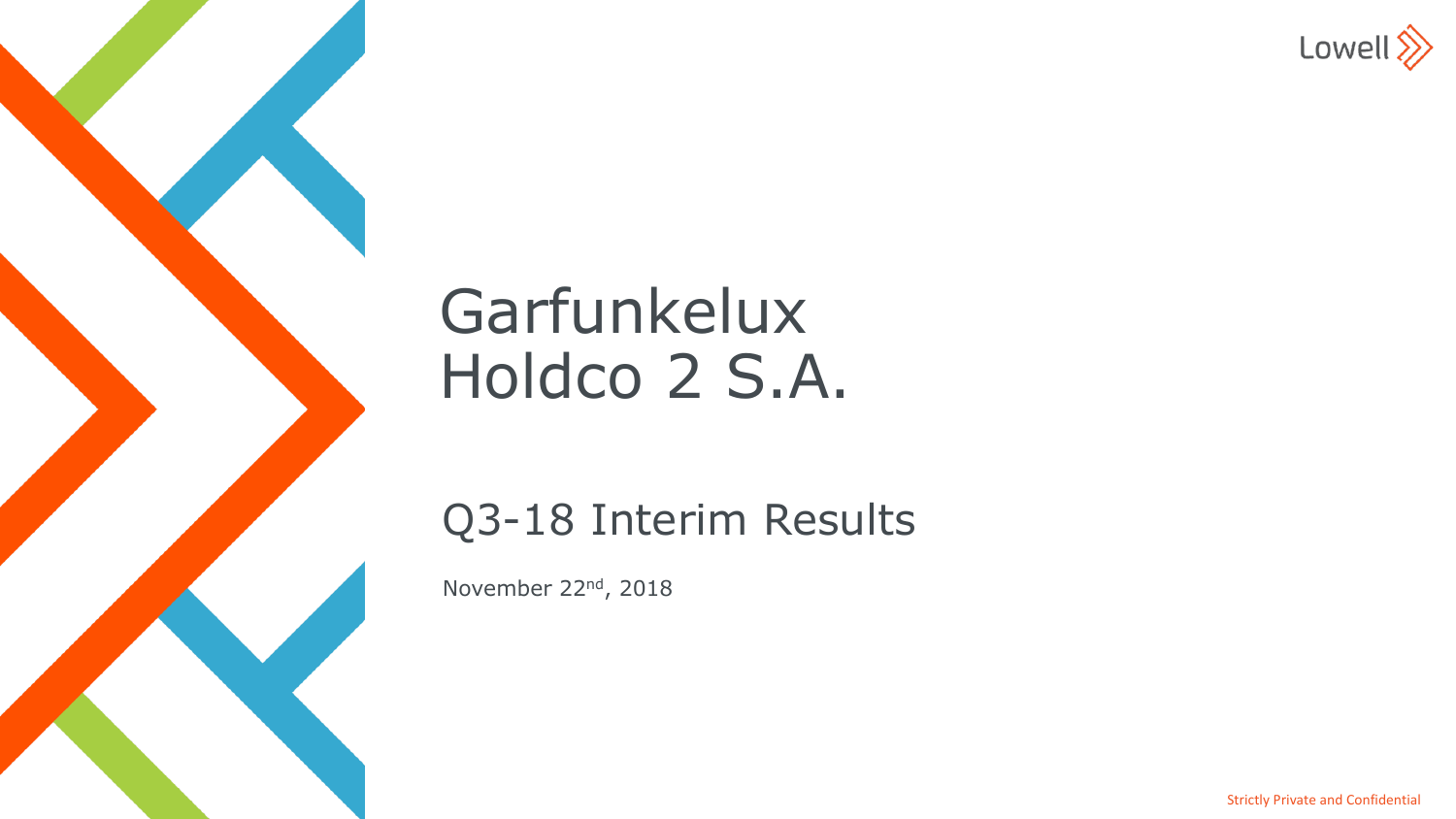

### Disclaimer

#### By reading or reviewing the presentation that follows, you agree to be bound by the following limitations.

This presentation has been prepared by Garfunkelux Holdco 2 S.A. (the "Company") solely for informational purposes. For the purposes of this disclaimer, the presentation that follows shall mean and include the slides that slides by the Company or any person on their behalf, any question-and-answer session that follows the oral presentation, hard copies of this document and any materials distributed in connection with the presentation. By at presentation is made, dialing into the teleconference during which the presentation is made or reading the presentation, you will be deemed to have agreed to all of the restrictions that apply with regard to the presentati understand the legal and regulatory sanctions attached to the misuse, disclosure or improper circulation of the presentation.

The Company may have included certain non-IFRS financial measures in this presentation, including Estimated Remaining Collections ("ERC"), Cash EBITDA, Portfolio Acquisitions, Net Debt and certain other financial measures may not be comparable to those of other companies and may be calculated differently from similar measurements under the indentures governing the Company's Senior Notes due 2023 and the Company's direct subsidiary (Garfunke Secured Notes due 2022 and 2023 ("Notes"), Reference to these non-IFRS financial measures should be considered in addition to IFRS financial measures, but should not be considered a substitute for results that are presente

Certain information contained in this presentation has not been subject to any independent audit or review. A significant portion of the information contained in this document, including all market data and trend informati expectations of the Company, and there can be no assurance that these estimates or expectations are or will prove to be accurate. Our internal estimates have not been verified by an external expert, and we cannot quarantee methods to assemble, analyse or compute market information and data would obtain or generate the same results. We have not verified the accuracy of such information, data or predictions contained in this report that were t publications, public documents of our competitors or other external sources. Further, our competitors may define our and their markets differently than we do. In addition, past performance of the Company is not indicative performance of the Company will depend on numerous factors which are subject to uncertainty.

Certain statements contained in this document that are not statements of historical fact, including, without limitation, any statements preceded by, followed by or including the words "targets," "believes," "expects," "aim "would," "could" or similar expressions or the negative thereof, constitute forward-looking statements, notwithstanding that such statements are not specifically identified. In addition, certain statements may be contained written statements made by or with the approval of the Company that are not statements of historical fact and constitute forward-looking statements. Examples of forward-looking statements include, but are not limited to: ( and operating results; (ii) statements of strategic objectives, business prospects, future financial condition, budgets, projected levels of production, projected costs and projected levels of revenues and profits of the C directors; (iii) statements of future economic performance; and (iv) statements of assumptions underlying such statements.

Forward-looking statements are not quarantees of future performance and involve certain risks, uncertainties and assumptions which are difficult to predict and outside of the control of the management of the Company. There may differ materially from what is expressed or forecasted in such forward-looking statements. We have based these assumptions on information currently available to us, if any one or more of these assumptions turn out to b may differ from those predicted. While we do not know what impact any such differences may have on our business, if there are such differences, our future results of operations and financial condition, and the market price adversely affected. You should not place undue reliance on these forward-looking statements. All subsequent written and oral forward-looking statements concerning a proposed transaction or other matters and attributable to acting on its behalf are expressly qualified in their entirety by the cautionary statements referenced above. Forward-looking statements speak only as of the date on which such statements are made. The Company expressly di undertaking to disseminate any updates or revisions to any forward-looking statement to reflect events or circumstances after the date on which such statement is made, or to reflect the occurrence of unanticipated events.

The presentation does not constitute or form part of, and should not be construed as, an offer to sell or issue, or the solicitation of an offer to purchase, subscribe to or acquire the Company or the Company's securities, investment activity in any jurisdiction in which such offer, solicitation, inducement or sale would be unlawful prior to registration, exemption from registration or qualification under the securities laws of such jurisdic fact of its distribution, should form the basis of, or be relied on in connection with, any contract or commitment or investment decision whatsoever. This presentation is not for publication, release or distribution in any constitute a violation of the relevant laws of such jurisdiction nor should it be taken or transmitted into such jurisdiction.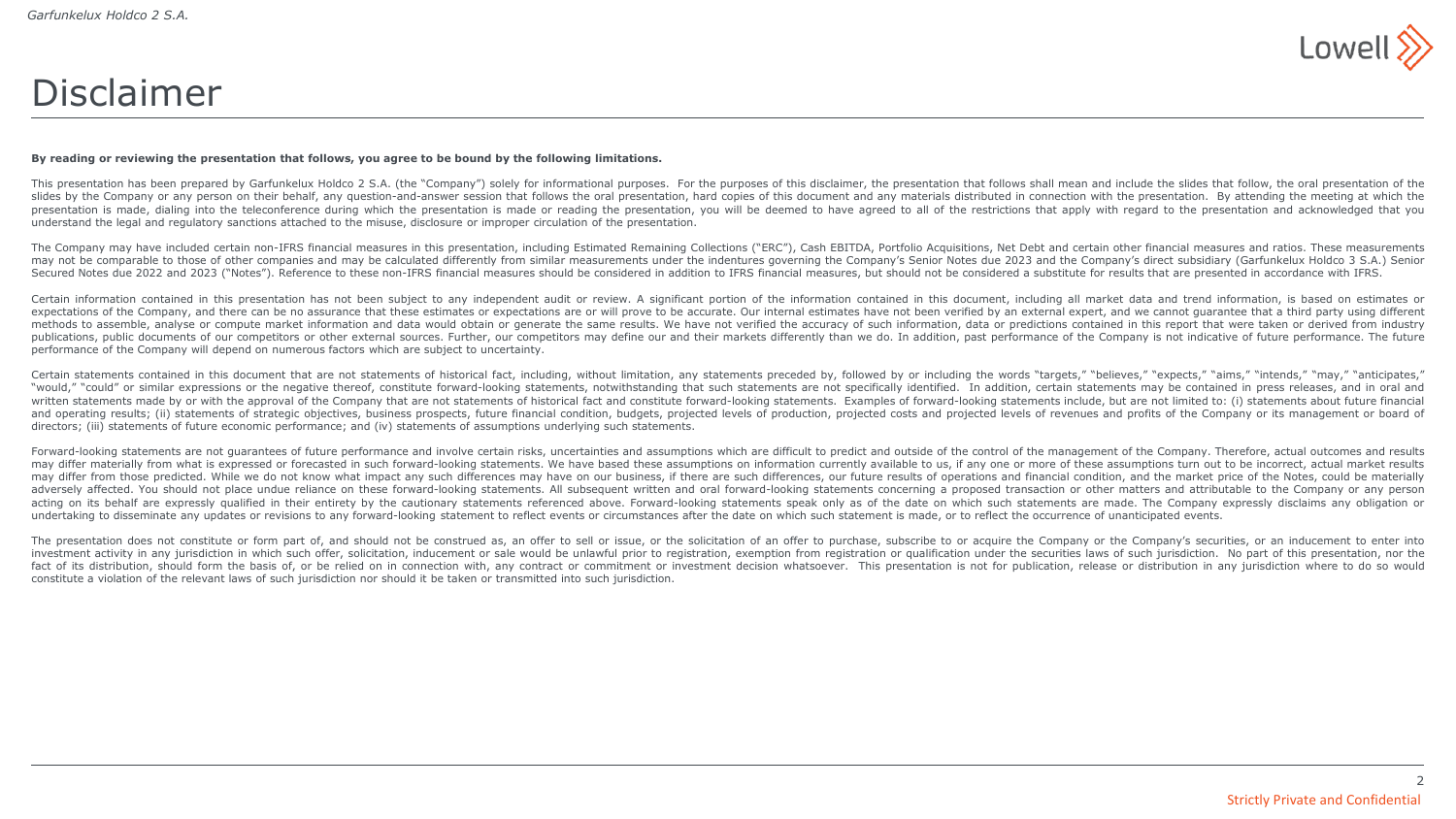

## Housekeeping

- This presentation captures the consolidated trading results of Garfunkelux Holdco 2 S.A. ("GH2") the results are based on our management accounts and where appropriate, prepared in accordance with IFRS.
- We present cash metrics within this presentation as we believe it may enhance an investor's understanding of the Group's cash-flow generation.

#### **Acquisition of the Carve-out Business**

- On 20 March 2018, GH2 acquired 100% of the Carve-out Business.
- With regards to the accompanying unaudited interim financial statements; the Consolidated Statement of Financial Position, the Consolidated Statement of Comprehensive Income and the Consolidated Statement of Cash Flows capture the trading of the Carve-out Business for the three month period to 30 September 2018, whereas the prior year comparative captures the performance of the Extant Group only.
- As such, this presentation reports the year-on-year and quarter-on-quarter performance of the Group on a Pro Forma basis. This view has been captured to best enhance an investor's understanding of the increased scale of the Group going forward.

#### **Restatement of prior year presentation**

- Certain prior period amounts have been reclassified for consistency with the current period presentation. These reclassifications have no effect on the reported loss for the period.
- As a result of the adoption of IFRS 9 at 1 January 2018, an adjustment has been made to present Net portfolio write up within income for the three months to 30 September 2017. Previously, Net portfolio write up was presented within revenue and operating expenses.
- An adjustment has been made to the Consolidated Statement of Comprehensive Income for the three months ended 30 September 2017 to reclassify appropriate staff costs as Collection activity costs.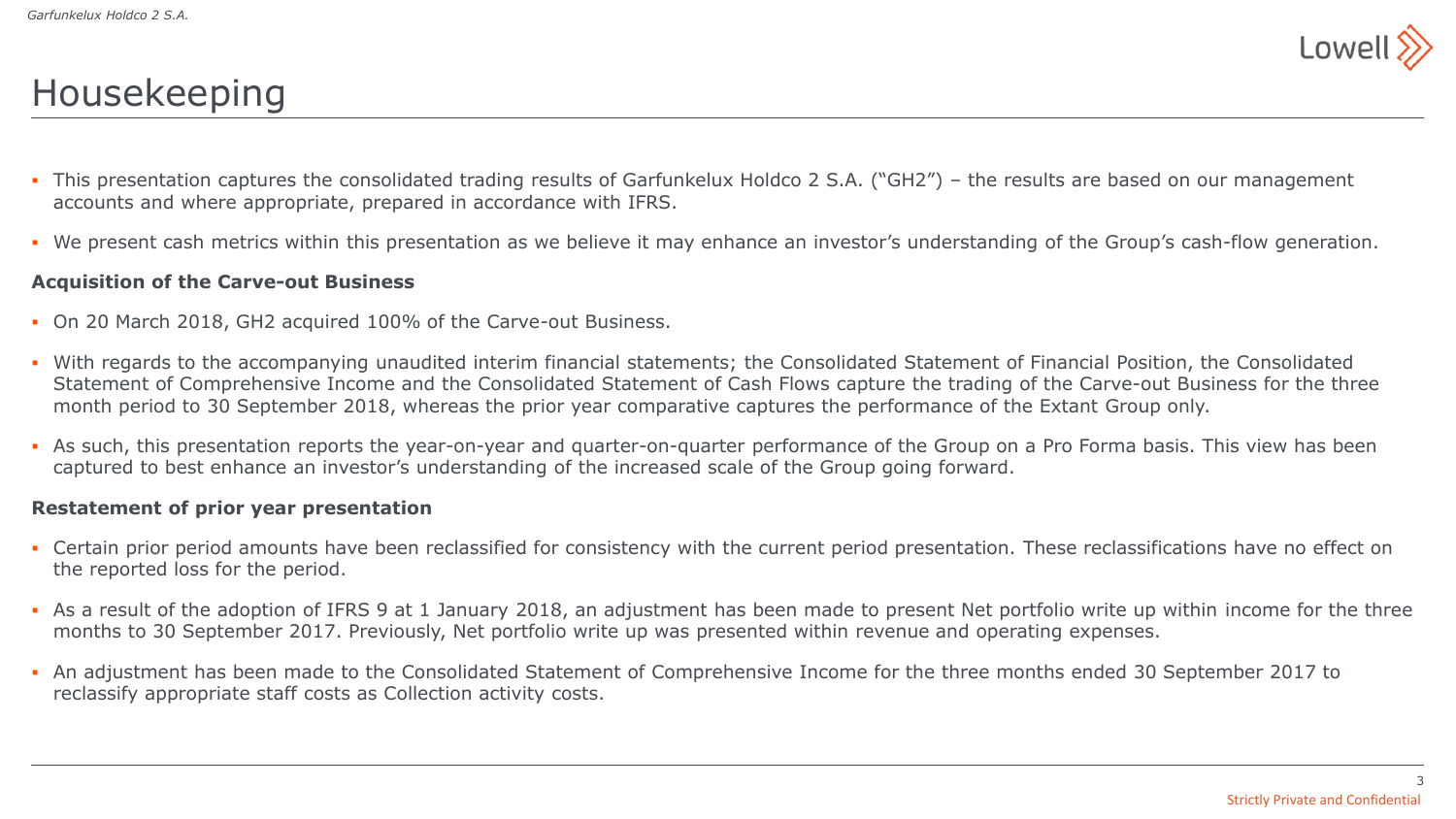

## Agenda

- 1 Q3 in Review
- 2 Financial Performance
- 3 | Funding Update
- 4 Outlook
- 5 Appendix

*Hosting today: James Cornell; Group CEO, Colin Storrar; Group CFO Matthias Gerhardt; Group Director Corporate Development, Jon Trott; Head of Investor Relations*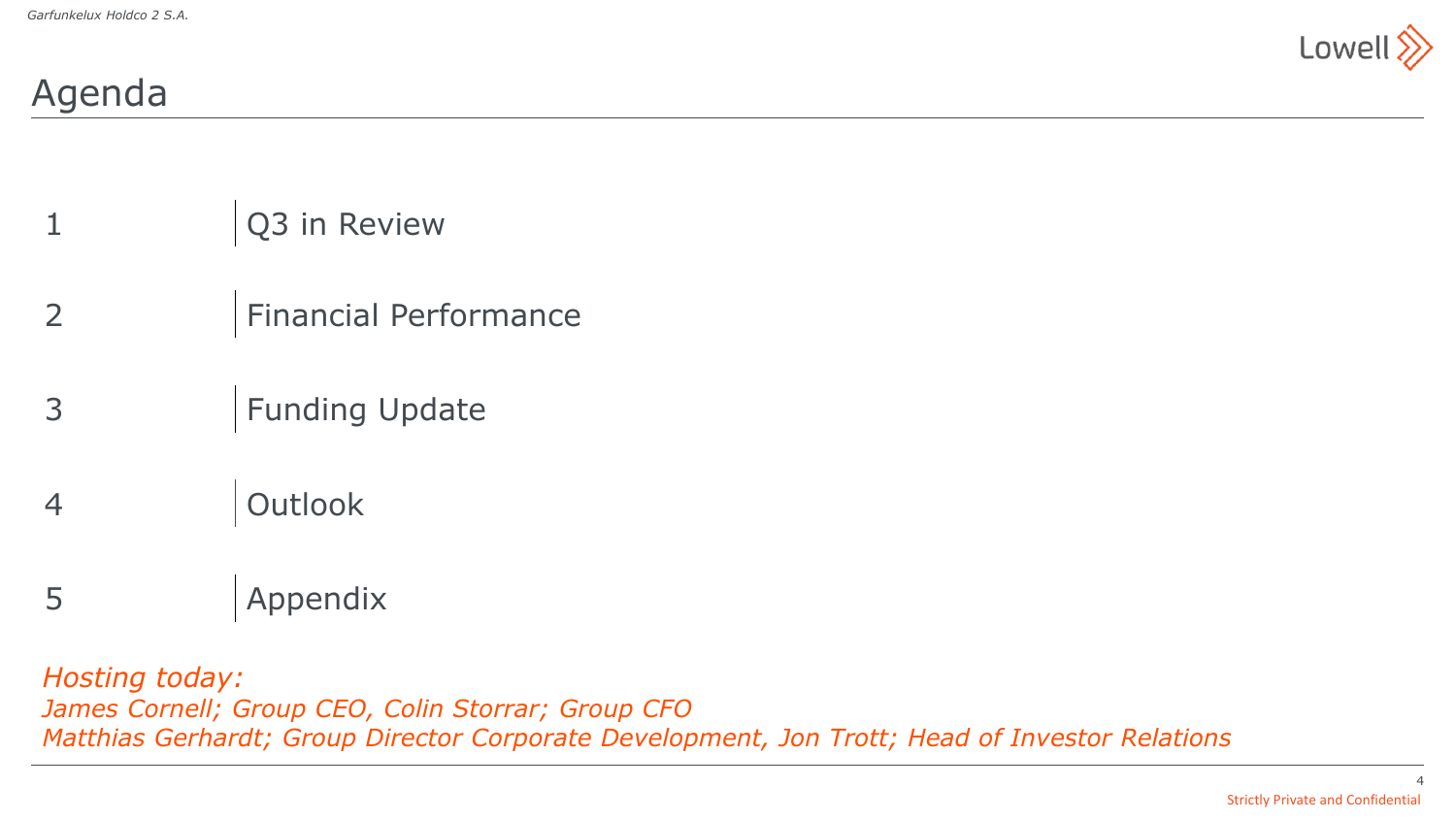

# 1. Q3 in Review

Strictly Private and Confidential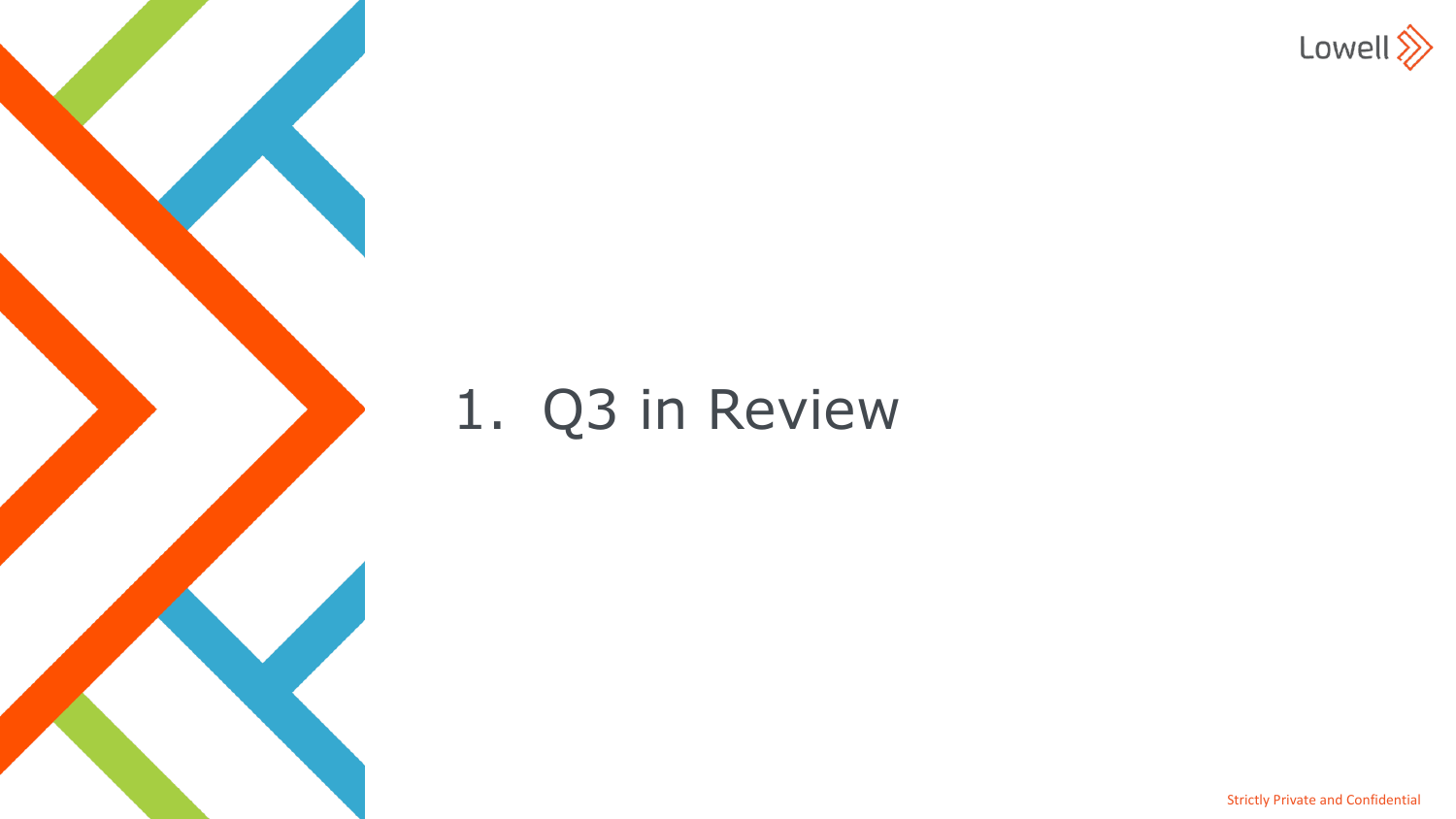

# Q3-18 In Review: Growing the Business in the Right Way



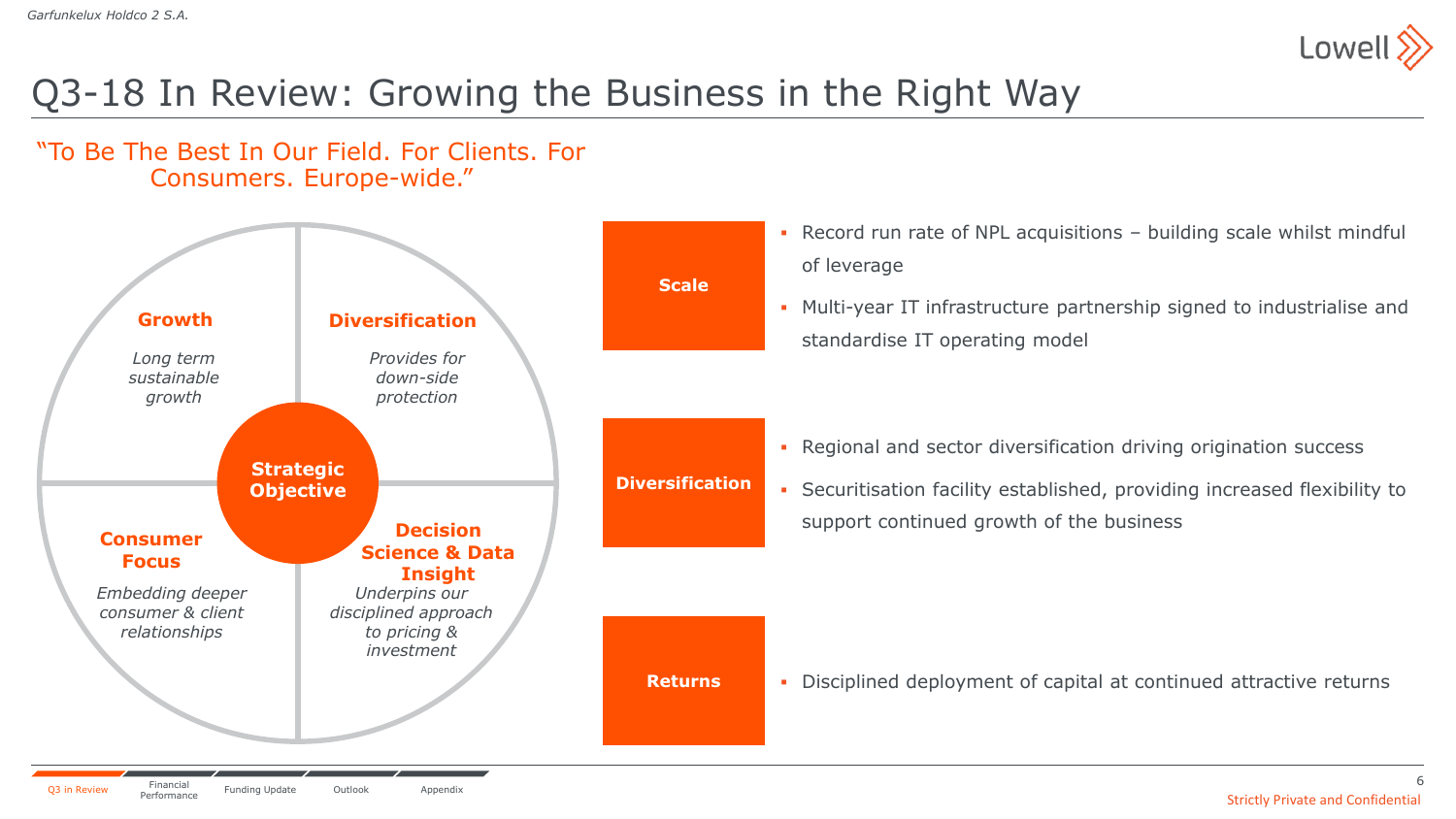

# 2. Financial Performance

(Pro Forma basis)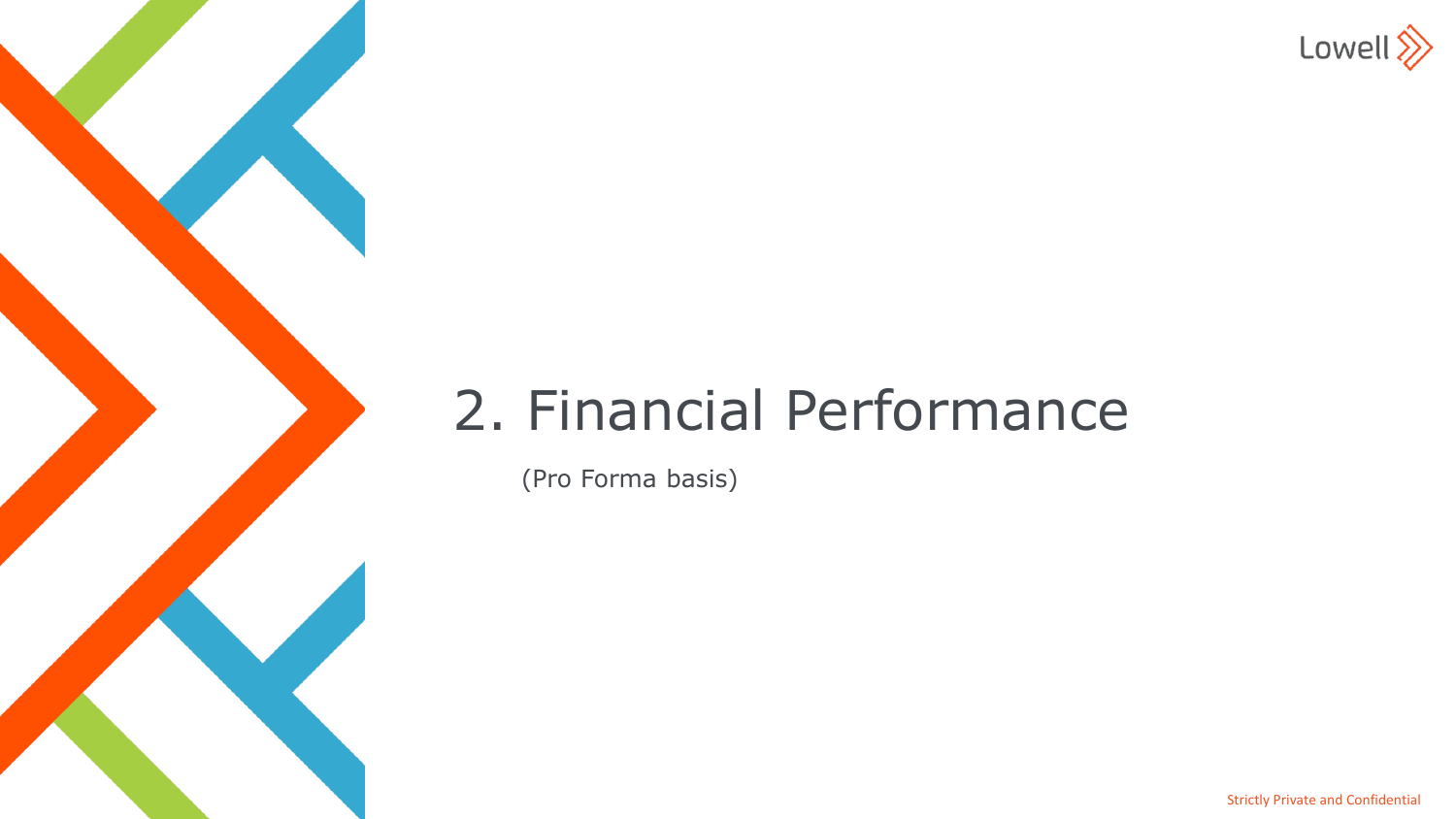

## Continued Impressive Pro Forma Growth



Note: Metrics presented on a Pro Forma basis unless otherwise stated <sup>1</sup> Forward Flow <sup>2</sup> Collection performance for nine months to Sep-18 vs Dec-17 static pool for UK, DACH and Nordics <sup>3</sup> Extant Group only

8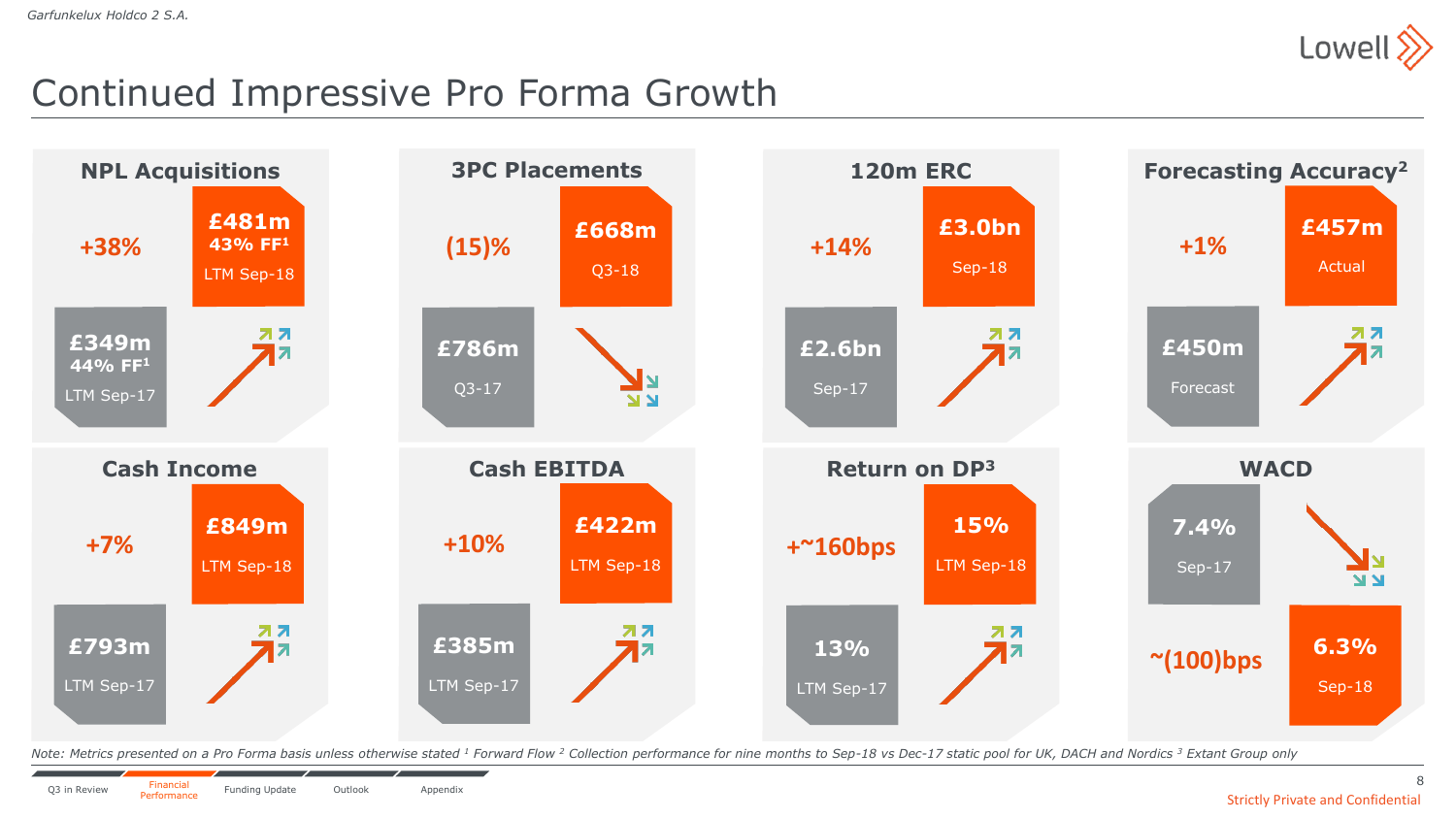

# Cash Income Growth Benefiting from Diversification



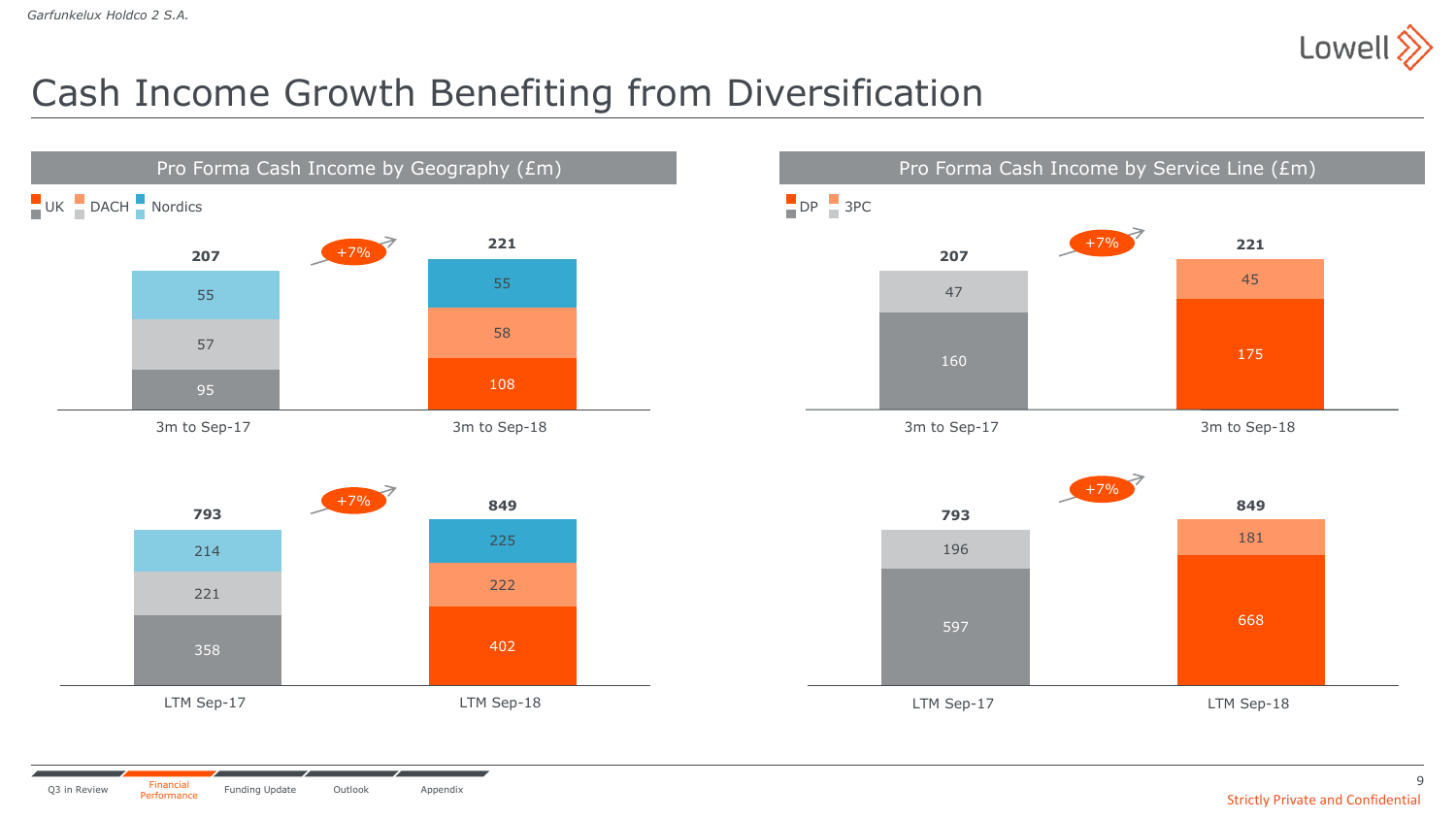

# 3PC in Focus: Growing the Business in the Right Way

|                 | UK.                                                                                                                                                                            | <b>DACH</b>                                                                                                                                                         | <b>Nordics</b>                                                         |
|-----------------|--------------------------------------------------------------------------------------------------------------------------------------------------------------------------------|---------------------------------------------------------------------------------------------------------------------------------------------------------------------|------------------------------------------------------------------------|
|                 | Accounts for $\sim$ 1% of Pro Forma LTM<br>Group Cash Income                                                                                                                   | • Realised benefit of accretive flip<br>opportunities                                                                                                               | • Success evident in new client wins                                   |
| <b>Strategy</b> | Re-locating activities to Leeds;<br>integrating with core operations<br>Evaluation of go-to-market<br>proposition; aligning to the<br>requirements of key strategic<br>clients | • Performance to be viewed within<br>wider regional context and<br>alongside its contribution to debt<br>purchase performance<br>• New business continues to be won | • Divestment of Payments business<br>unit in line with investment case |
|                 |                                                                                                                                                                                |                                                                                                                                                                     |                                                                        |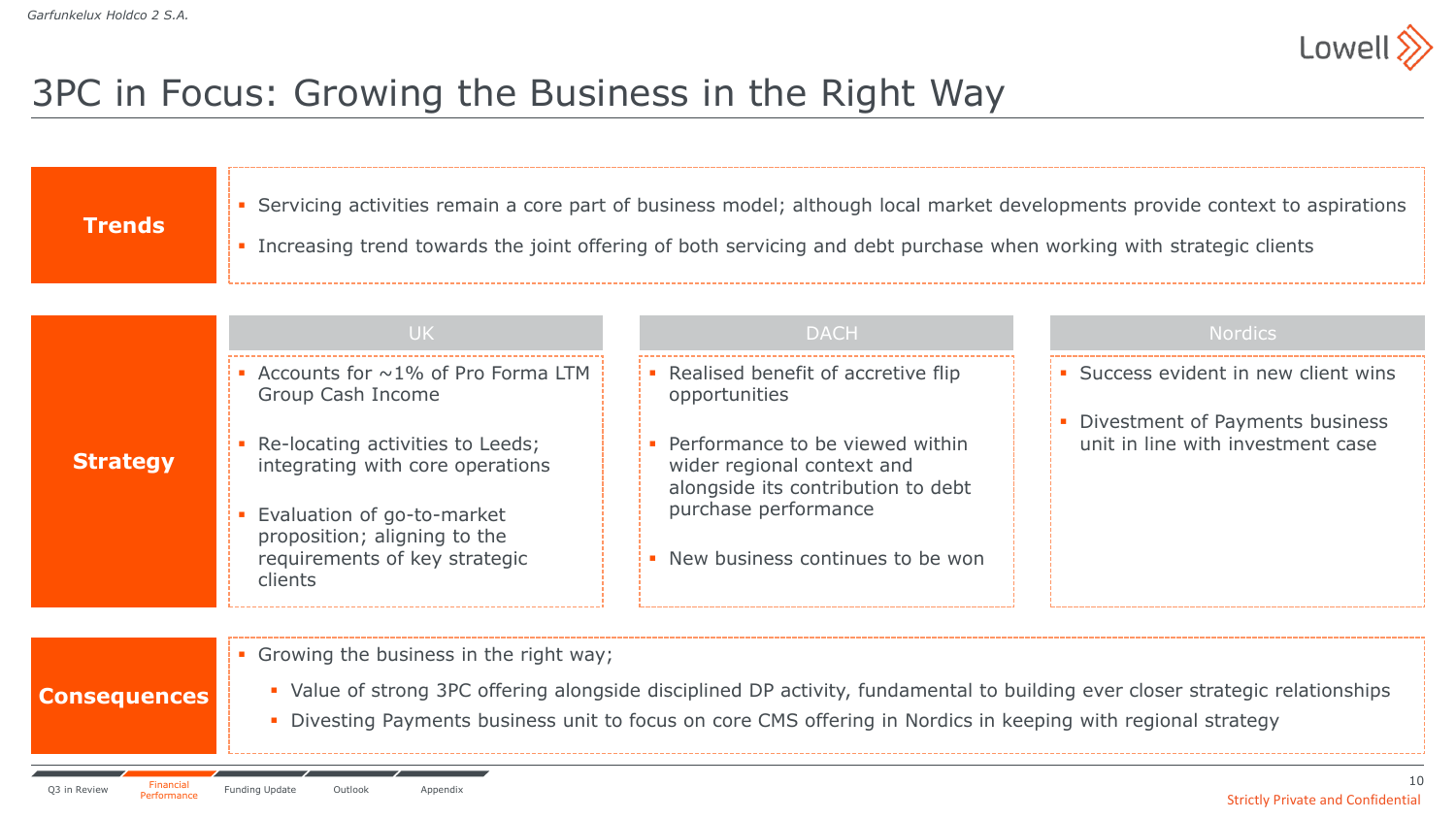

# Continued Earnings Growth



Note: Gross Profit calculated as Cash Income less Collection Activity Costs excluding Lawyer Service activity, less the amounts captured within Collection Activity Costs related to Non-recurring Costs / Exceptional Items ( *of exceptional income)*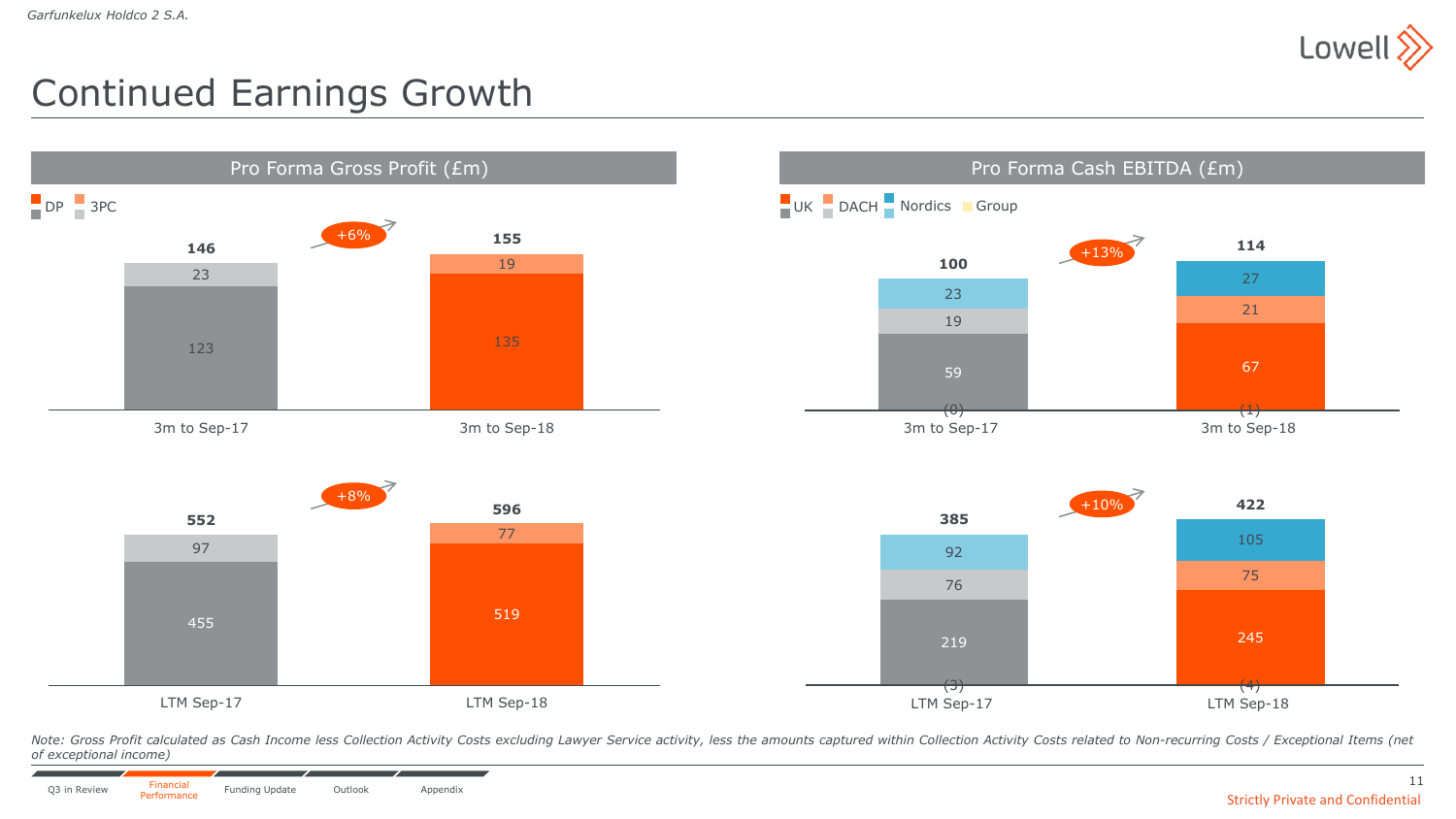

## Building Scale Whilst Mindful of Leverage

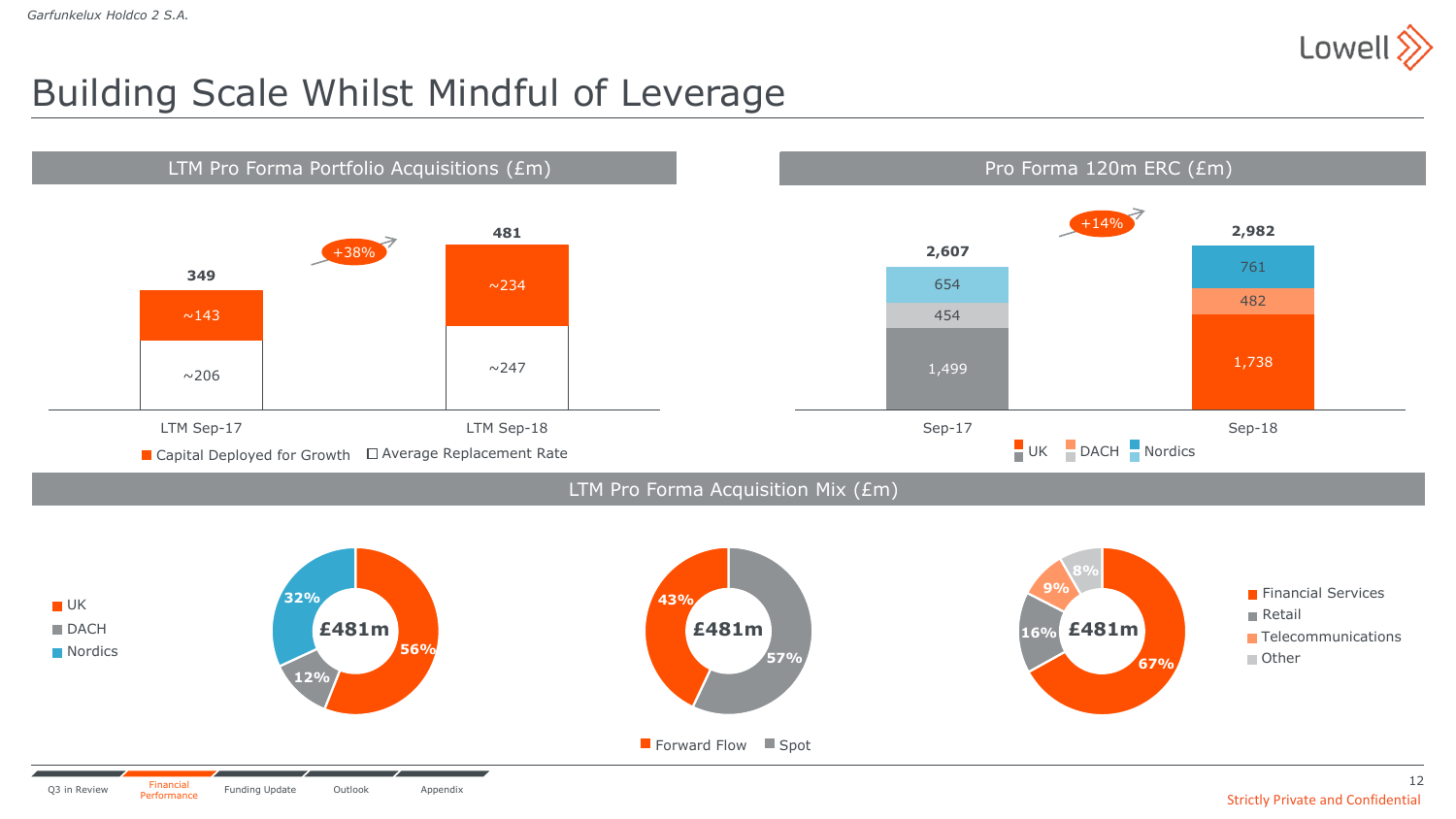

# Consistent Forecasting Accuracy and Attractive Back-book Returns



Note: Net Return on Debt Purchase Back-book calculated as Income from portfolio investments, less attributable Collection Activity Costs (as defined in the Gross Profit calculation), divided by the average of the opening a closing Portfolio investments balance sheet values for the period. <sup>1</sup>Nordics calculated on the same basis, annualising Q2-18 and Q3-18 reported numbers. <sup>2</sup>Actual collections for the nine month period only to Sep-18

13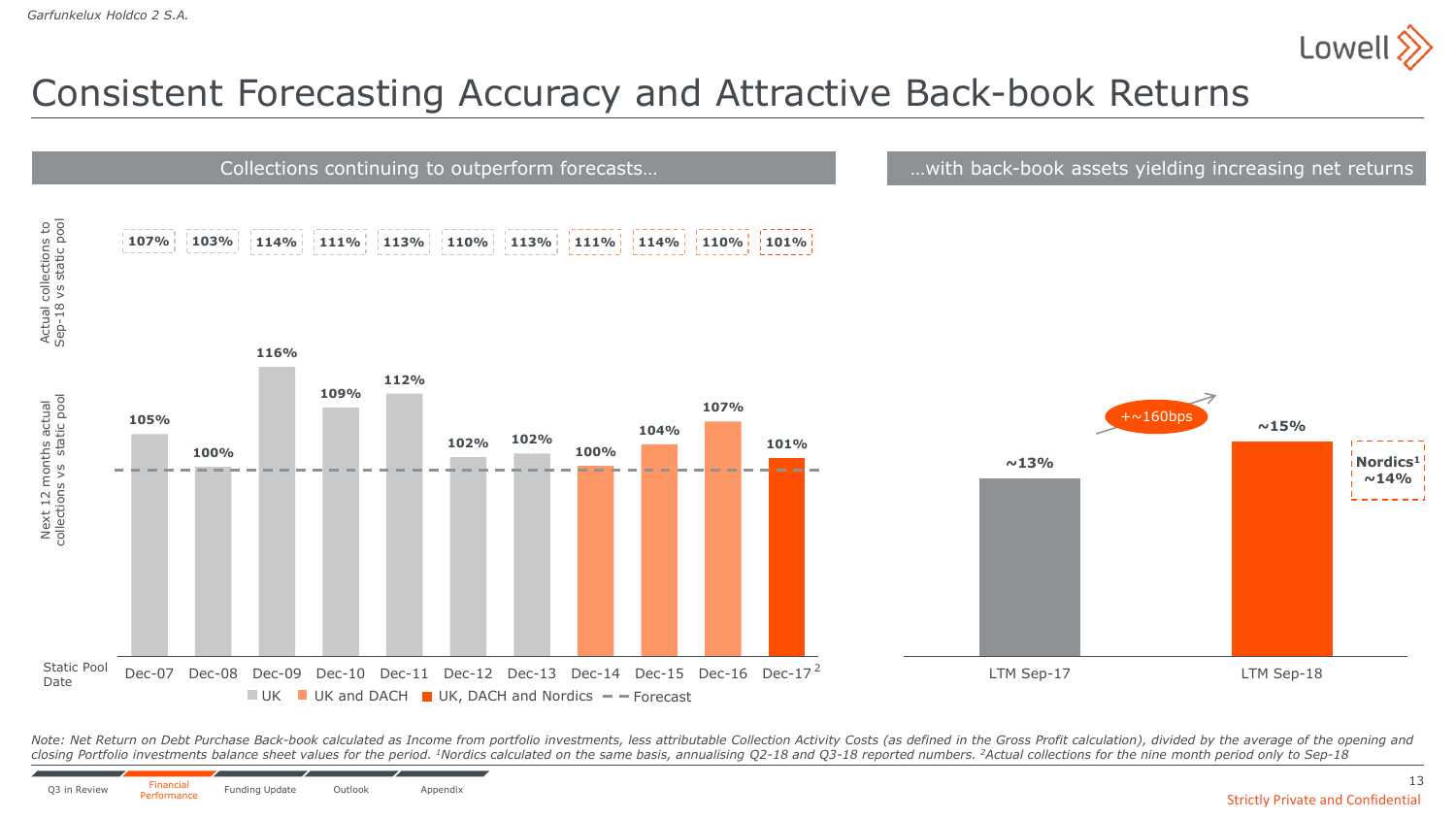

### Regional Performance

| Our Regional Performance |                     |                             |                             |         |  |  |
|--------------------------|---------------------|-----------------------------|-----------------------------|---------|--|--|
| <b>Geographies</b>       | £m                  | <b>LTM</b><br><b>Sep-17</b> | <b>LTM</b><br><b>Sep-18</b> | Var%    |  |  |
|                          | <b>Acquisitions</b> | 219                         | 270                         | $+23%$  |  |  |
| <b>UK</b>                | <b>Cash Income</b>  | 358                         | 402                         | $+12%$  |  |  |
|                          | <b>Cash EBITDA</b>  | 219                         | 245                         | $+12%$  |  |  |
|                          | <b>120m ERC</b>     | 1,499                       | 1,738                       | $+16%$  |  |  |
|                          | <b>Acquisitions</b> | 52                          | 58                          | $+12%$  |  |  |
| <b>DACH</b>              | <b>Cash Income</b>  | 221                         | 222                         | $0\%$   |  |  |
|                          | <b>Cash EBITDA</b>  | 76                          | 75                          | $(2)\%$ |  |  |
|                          | <b>120m ERC</b>     | 454                         | 482                         | $+6%$   |  |  |
|                          | <b>Acquisitions</b> | 78                          | 154                         | $+98%$  |  |  |
| <b>Nordics</b>           | <b>Cash Income</b>  | 214                         | 225                         | $+5%$   |  |  |
|                          | <b>Cash EBITDA</b>  | 92                          | 105                         | $+15%$  |  |  |
|                          | <b>120m ERC</b>     | 654                         | 761                         | $+16%$  |  |  |

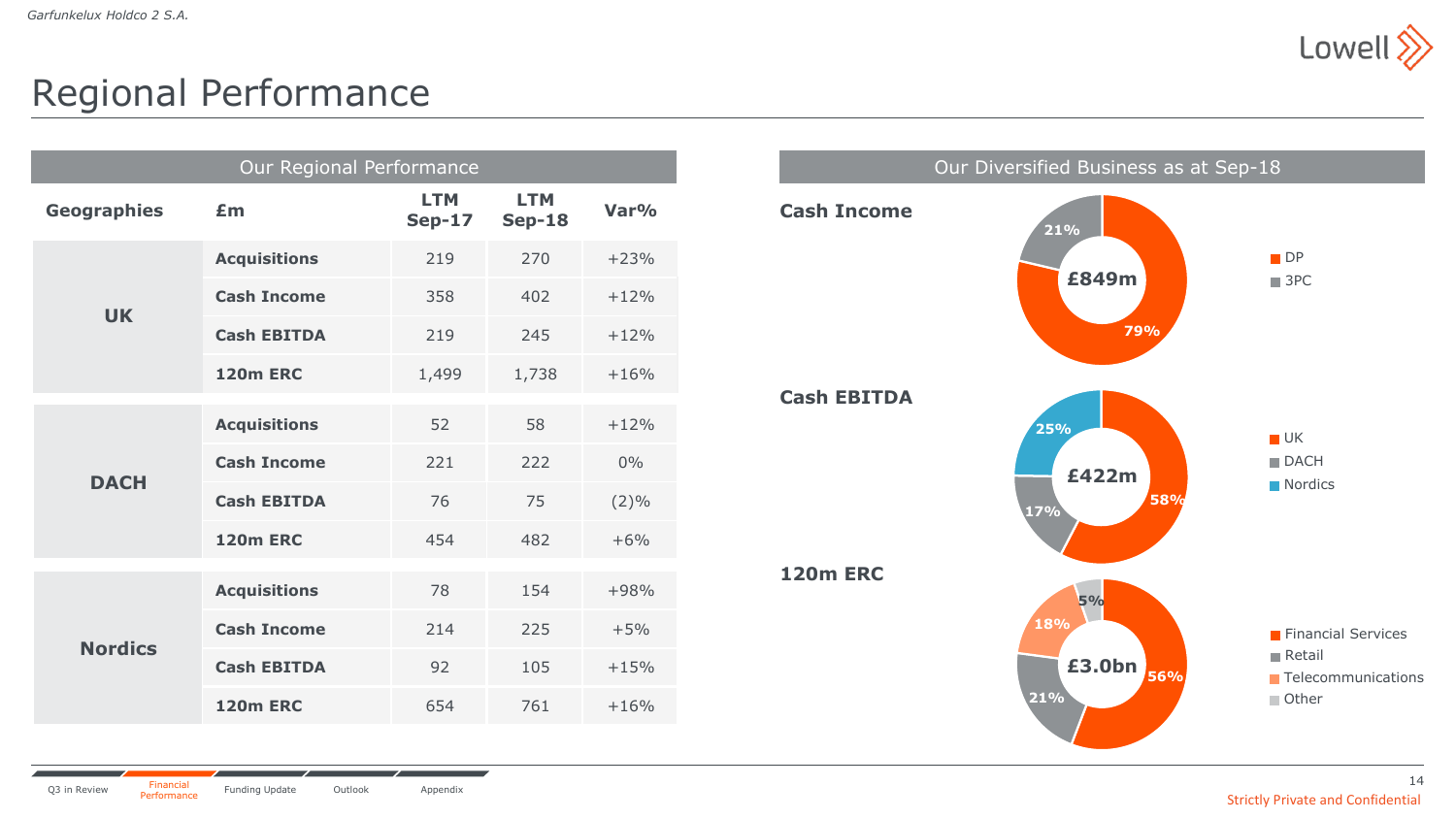

# 3. Funding Update

Strictly Private and Confidential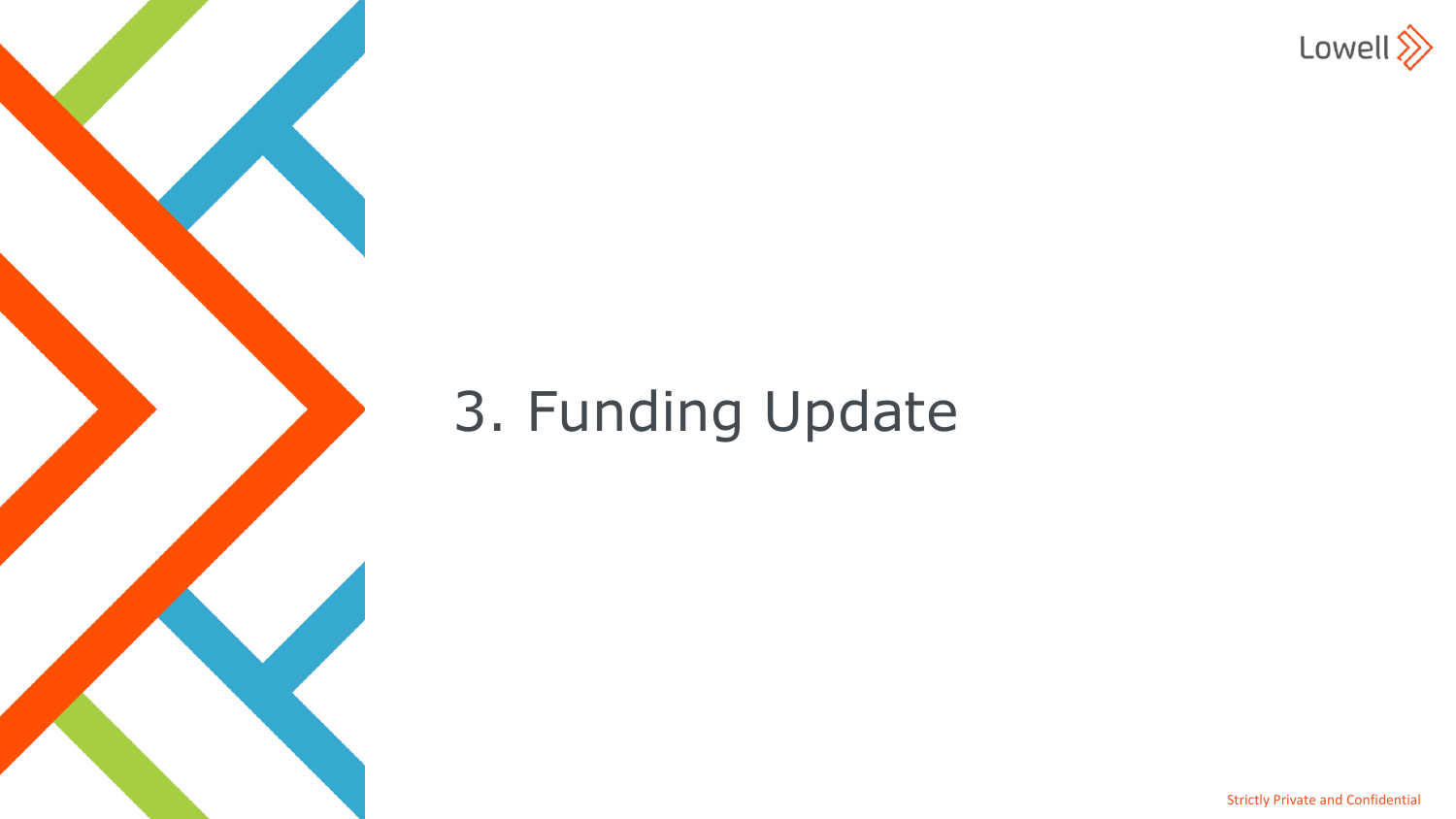

# Funding: A Clear Strategy with Successful Implementation

| <b>Our Long-</b><br><b>Term</b><br><b>Funding</b><br><b>Strategy</b> | <b>Increase</b> funding flexibility<br><b>Diversify</b> sources of funding;<br>Long-term bond funding<br>$\overline{\phantom{m}}$<br>Revolving Credit Facility ("RCF")<br>- Asset Backed Senior Facilities | <b>Optimise</b> the Group's capital structure<br>- Maturity profile<br>- FX profile<br><b>Reduce WACD</b> |
|----------------------------------------------------------------------|------------------------------------------------------------------------------------------------------------------------------------------------------------------------------------------------------------|-----------------------------------------------------------------------------------------------------------|
|                                                                      | <b>Securitisation</b>                                                                                                                                                                                      | Increase in RCF Commitments to €455m                                                                      |
| <b>Delivering</b><br><b>Our Strategy</b>                             | Entered new £255m UK securitisation facility in<br>$\sim$<br>November 2018                                                                                                                                 | As announced at Q1-18 results<br>Increase in funding flexibility to support growth<br>of the business     |
|                                                                      | Follows reinvigoration of an existing<br>$\overline{\phantom{a}}$<br>securitisation vehicle in DACH in September<br>2017                                                                                   | Follows on from successful Consent Solicitation<br>in May 2017                                            |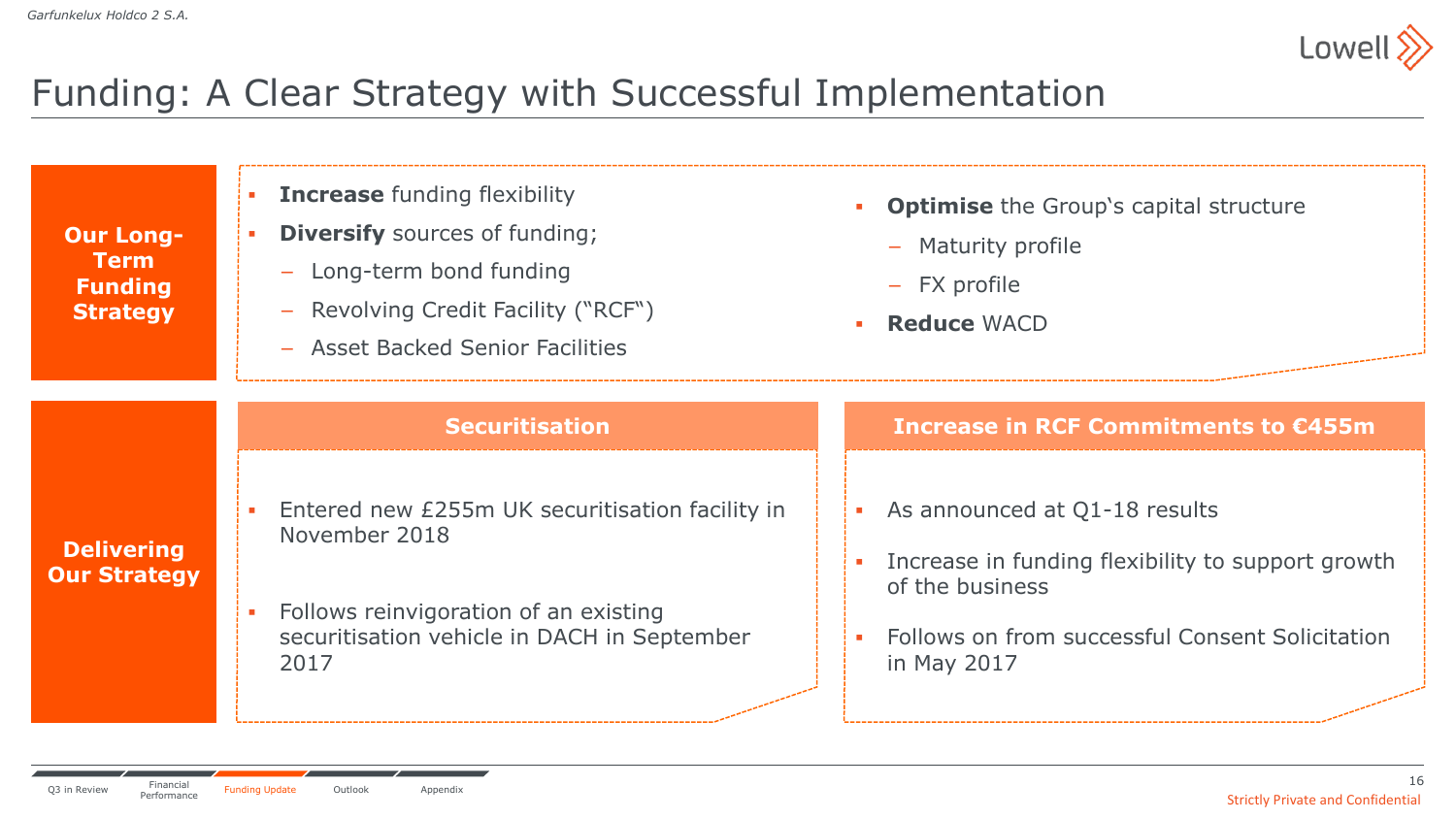

## Securitisation Reflects Strength of Platform

|                  | Lowell has entered into a £255m non-recourse asset<br>$\mathcal{L}_{\mathrm{eff}}$<br>backed senior facility, through its 100% indirectly<br>owned subsidiary, Lowell Receivables Financing 1 | <b>Summary Terms</b>               |                                                          |  |  |
|------------------|-----------------------------------------------------------------------------------------------------------------------------------------------------------------------------------------------|------------------------------------|----------------------------------------------------------|--|--|
|                  | Limited                                                                                                                                                                                       | <b>Size</b>                        | £255m                                                    |  |  |
| <b>Overview</b>  | The assets backing the facility consist of an arbitrary<br>$\blacksquare$<br>selection of non-paying UK portfolio assets across<br>various sectors                                            | <b>Underlying</b><br><b>Assets</b> | Arbitrary selection of non-paying<br>UK portfolio assets |  |  |
|                  | Securitised assets represent $\sim$ 20% of the 84m ERC of<br>$\mathcal{L}_{\rm{eff}}$<br>the Pro Forma Group <sup>1</sup>                                                                     | <b>Advance</b><br>Rate             | 50% on 84m ERC                                           |  |  |
|                  |                                                                                                                                                                                               | <b>Margin</b>                      | 2.75% over 1m LIBOR                                      |  |  |
|                  | Further diversifies our funding structure<br>$\mathcal{L}_{\mathcal{A}}$                                                                                                                      |                                    |                                                          |  |  |
| <b>Strategic</b> | Enhances our ability and flexibility to manage our<br>$\mathcal{C}$<br>capital structure and grow the business                                                                                | <b>Maturity</b>                    | 4 years amortising                                       |  |  |
| <b>Rationale</b> | Reduces dependency on high yield and RCF funding<br>$\mathcal{L}_{\mathcal{A}}$                                                                                                               |                                    |                                                          |  |  |
|                  | Substantiates inherent value of the back-book<br>$\mathcal{L}_{\mathcal{A}}$                                                                                                                  | Use of<br><b>Proceeds</b>          | Refinancing of existing RCF<br>drawings                  |  |  |
|                  |                                                                                                                                                                                               |                                    |                                                          |  |  |

*<sup>1</sup> Pro Forma Group 84m ERC of £2,511m as at 30 September 2018*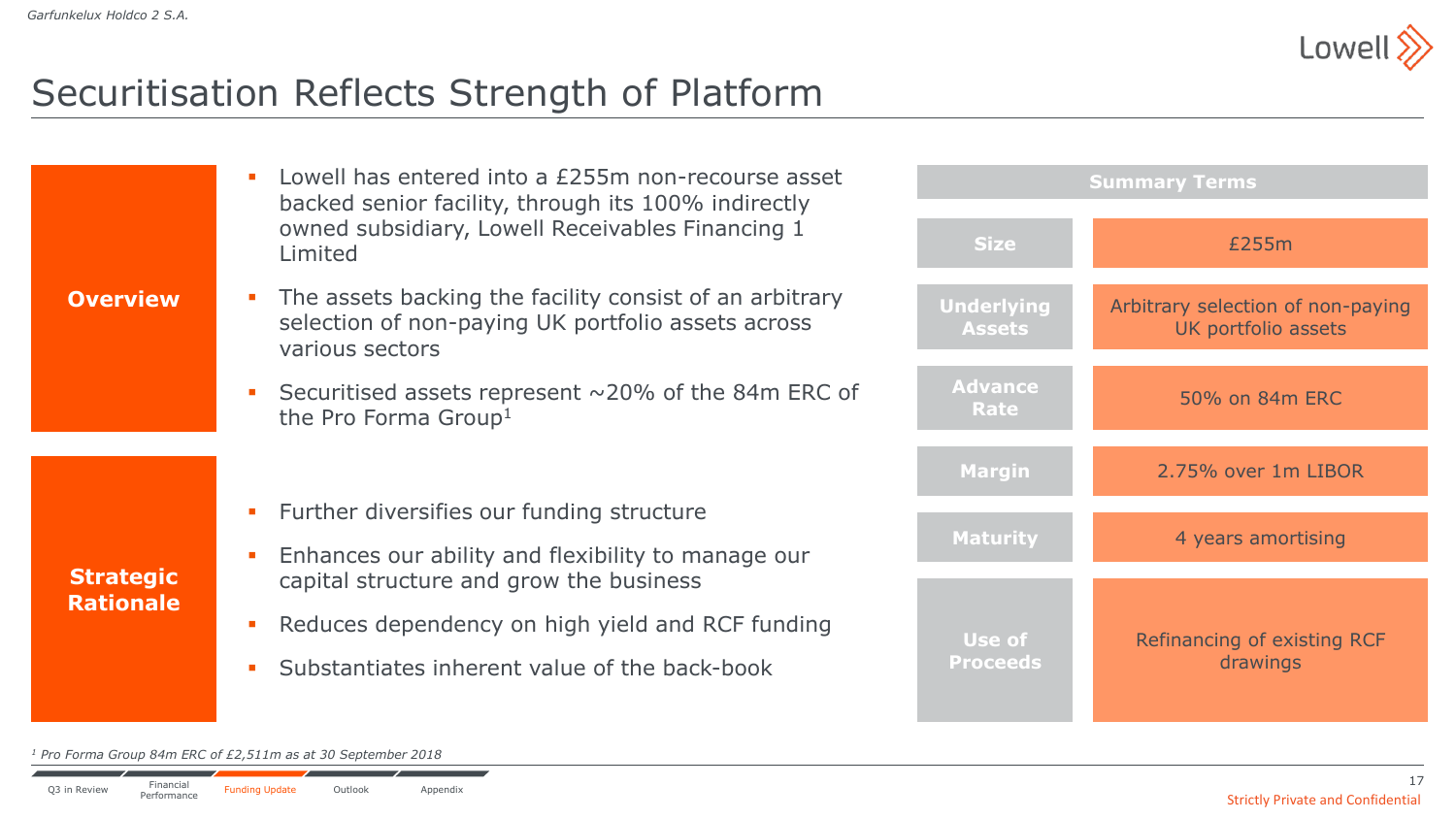

# Leverage and Liquidity Remain a Focus of Management

| Em                                        | <b>Sep-18</b> |
|-------------------------------------------|---------------|
| Senior Secured Net Debt                   | 1,986         |
| Net Debt                                  | 2,238         |
| <b>LTM Cash EBITDA</b>                    | 4281          |
| Senior Secured Net Debt / LTM Cash EBITDA | 4.6x          |
| <b>Net Debt / LTM Cash EBITDA</b>         | 5.2x          |

- **Reduction in leverage to 5.2x, down from 5.3x**
- Group remains well capitalised;
	- Material underlying cash generation from operations<sup>2</sup> of £93m in the quarter; and
	- Cash on balance sheet of  $£54m<sup>3</sup>$  and  $£172m<sup>4</sup>$  available to draw on RCF
- Securitisation proceeds to be used to repay RCF drawings in Q4-18;
	- Available RCF capacity of  $\sim$  £375m following draw-down

<sup>1</sup> Pro Forma LTM Cash EBITDA includes Pro Forma cost adjustments. <sup>2</sup> Cash generated from operating activities before portfolio acquisitions. <sup>3</sup> Unrestricted cash on balance sheet as at Sep-18. <sup>4</sup> Calculated as €200m, *7.9% of the Group's 84m ERC, less amounts drawn as at Sep-18* 

18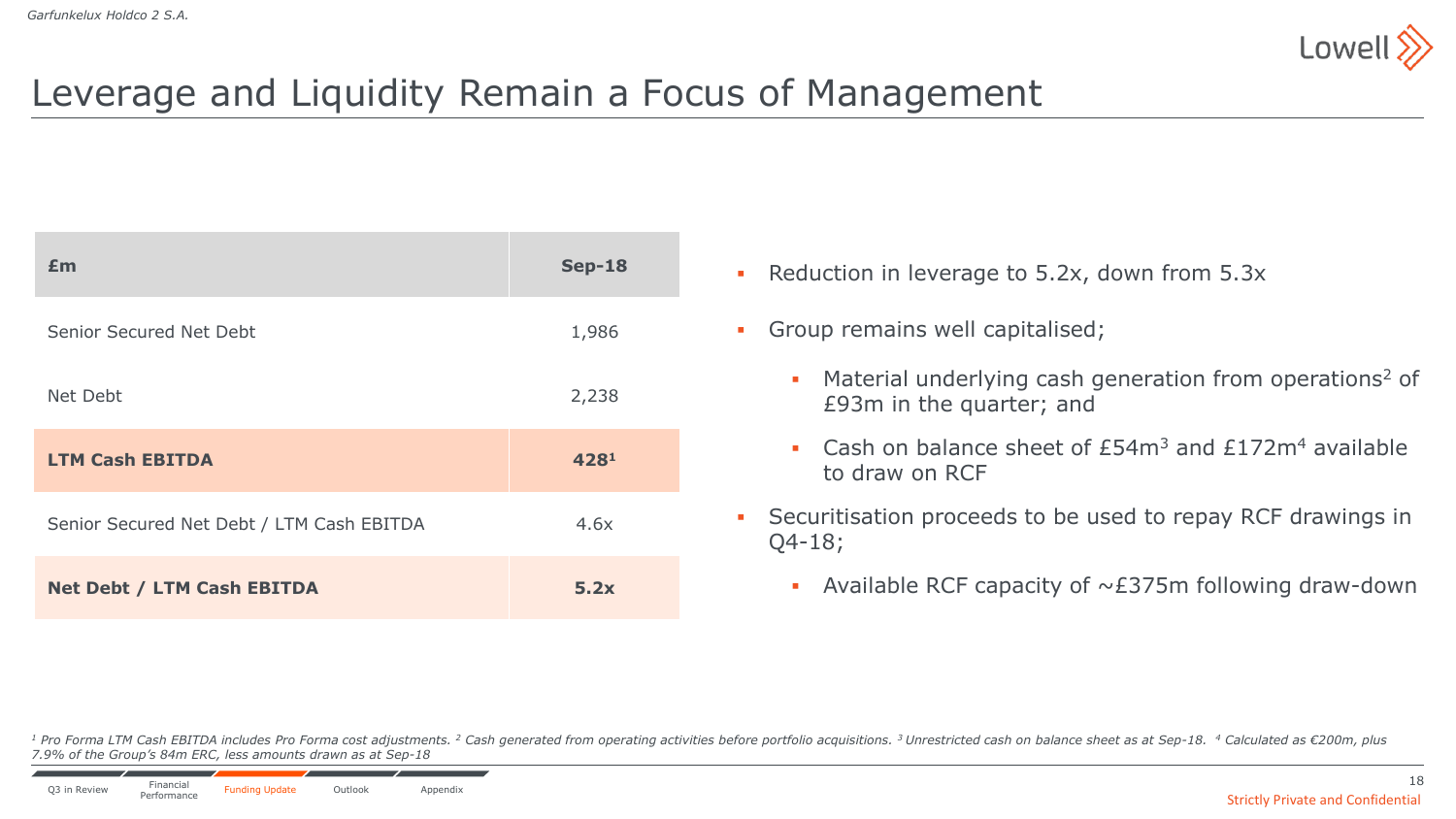

# 4. Outlook

Strictly Private and Confidential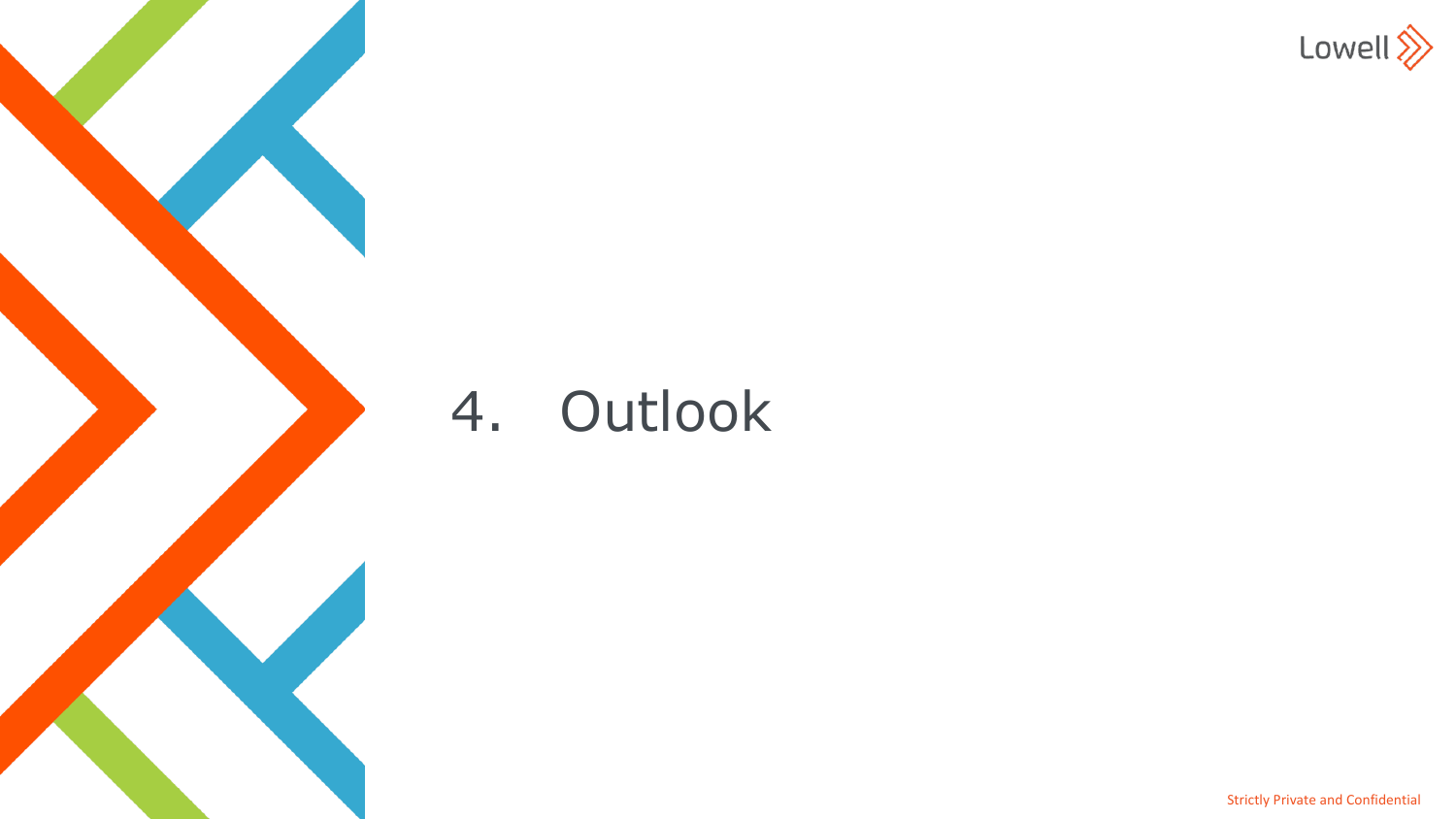

# A Resilient Business Model for Long-term Growth and Returns

| <b>Wider Context</b>              | Though a pan-European business, Lowell does not trade cross-border $-$ it is neither an importer or<br>exporter of goods or services within the EU<br>The Group sits within a stable regulatory landscape                                                        |
|-----------------------------------|------------------------------------------------------------------------------------------------------------------------------------------------------------------------------------------------------------------------------------------------------------------|
| <b>Macro</b><br><b>Resilience</b> | The Group has a demonstrable track record of accurate forecasting and strong collections performance<br>through economic cycles, notably the 2008-2010 financial crisis<br>Economic downturns can stimulate purchasing and servicing opportunities for the Group |
| <b>Diversification</b>            | Lowell remains well diversified across geographies, clients, originating sectors and its capital structure<br>Lowell has balanced currency and debt diversification (EUR, GBP, SEK; RCF, ABL, HYB)                                                               |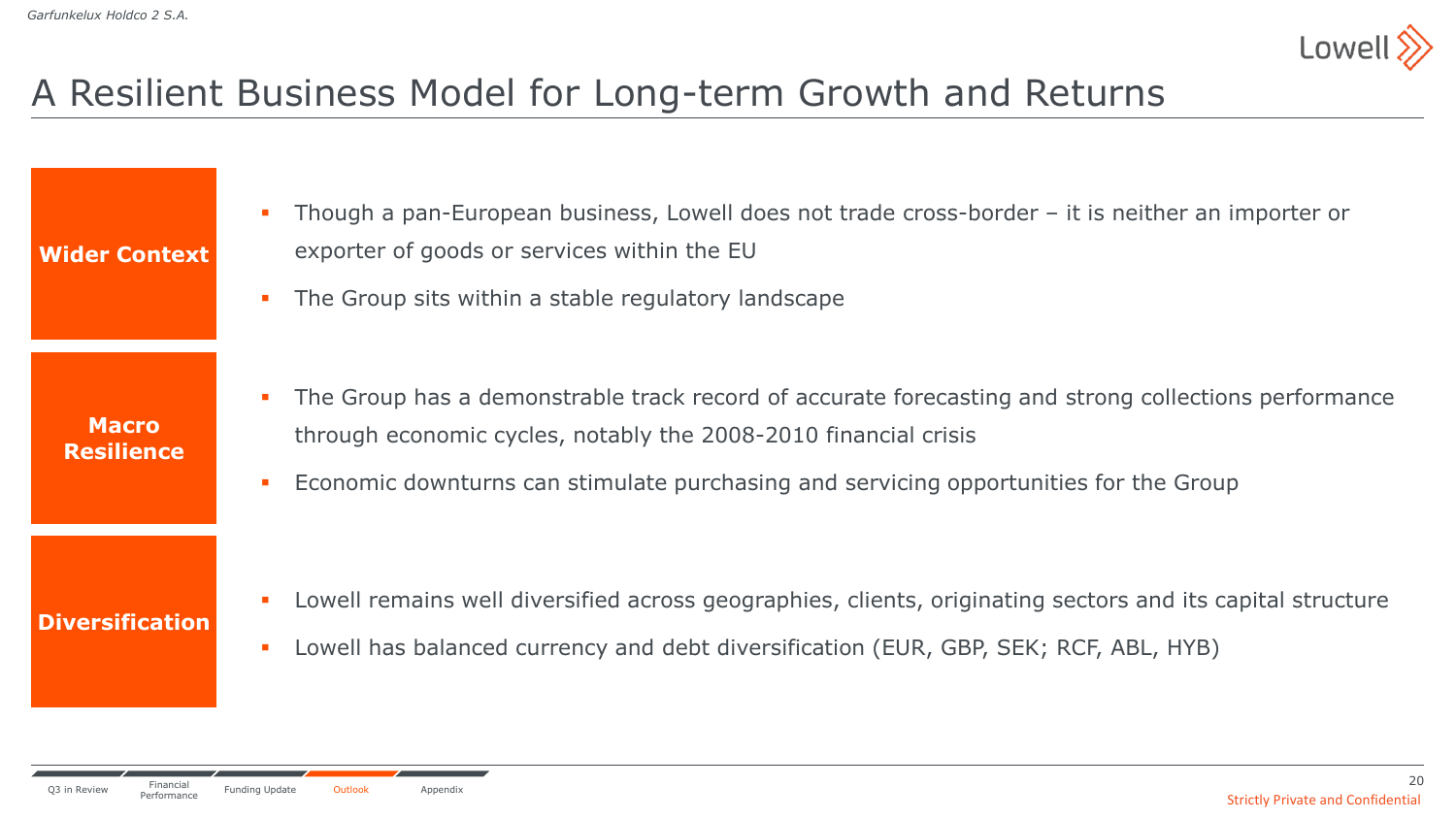

### Well Positioned for Future Success

- **Healthy consumer credit growth across Lowell's core markets will continue to provide long term CMS** opportunities
- Stable and consistent returns expected reflective of opportunities in the market

- **Outlook**
- **EXECT** Lowell continues to invest strategically, for the long-term good of the business
	- Nordic integration progressing well with further areas of additional value creation identified
	- **Continued drive across the Group to realise benefits from improved insight, greater innovation and** closer, more embedded client and customer relationships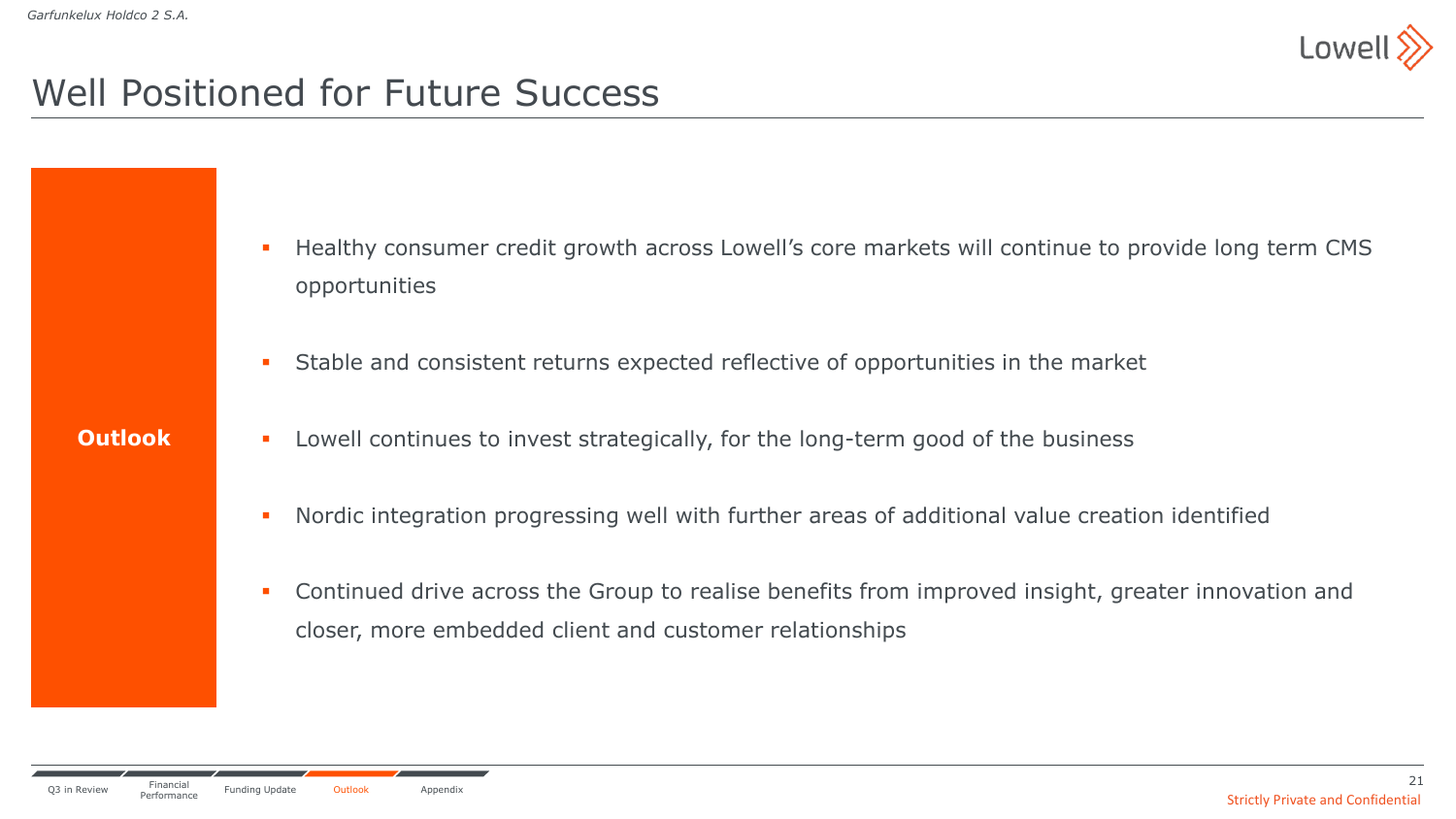

# Appendix

Strictly Private and Confidential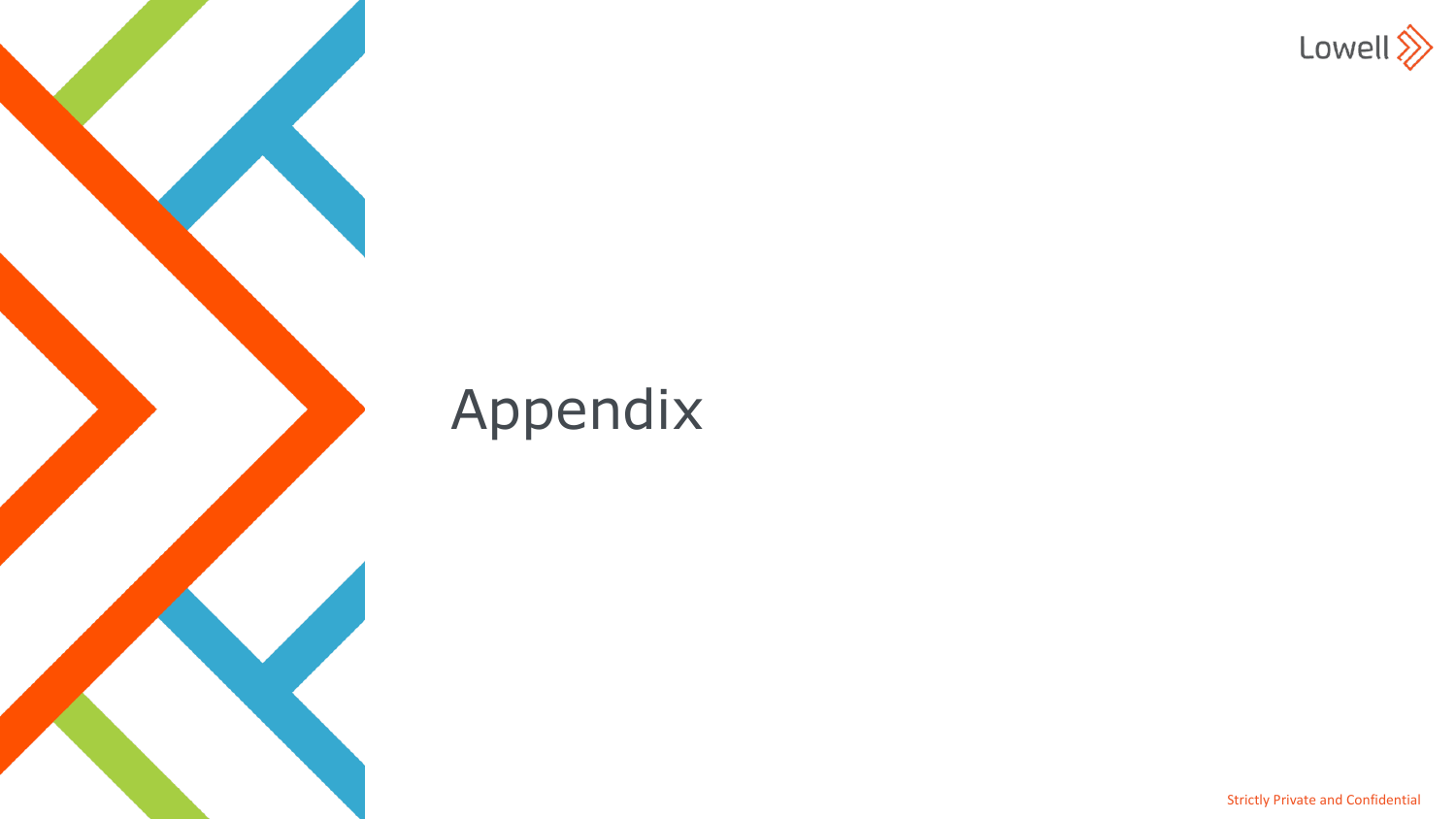

### Group ERC Profile

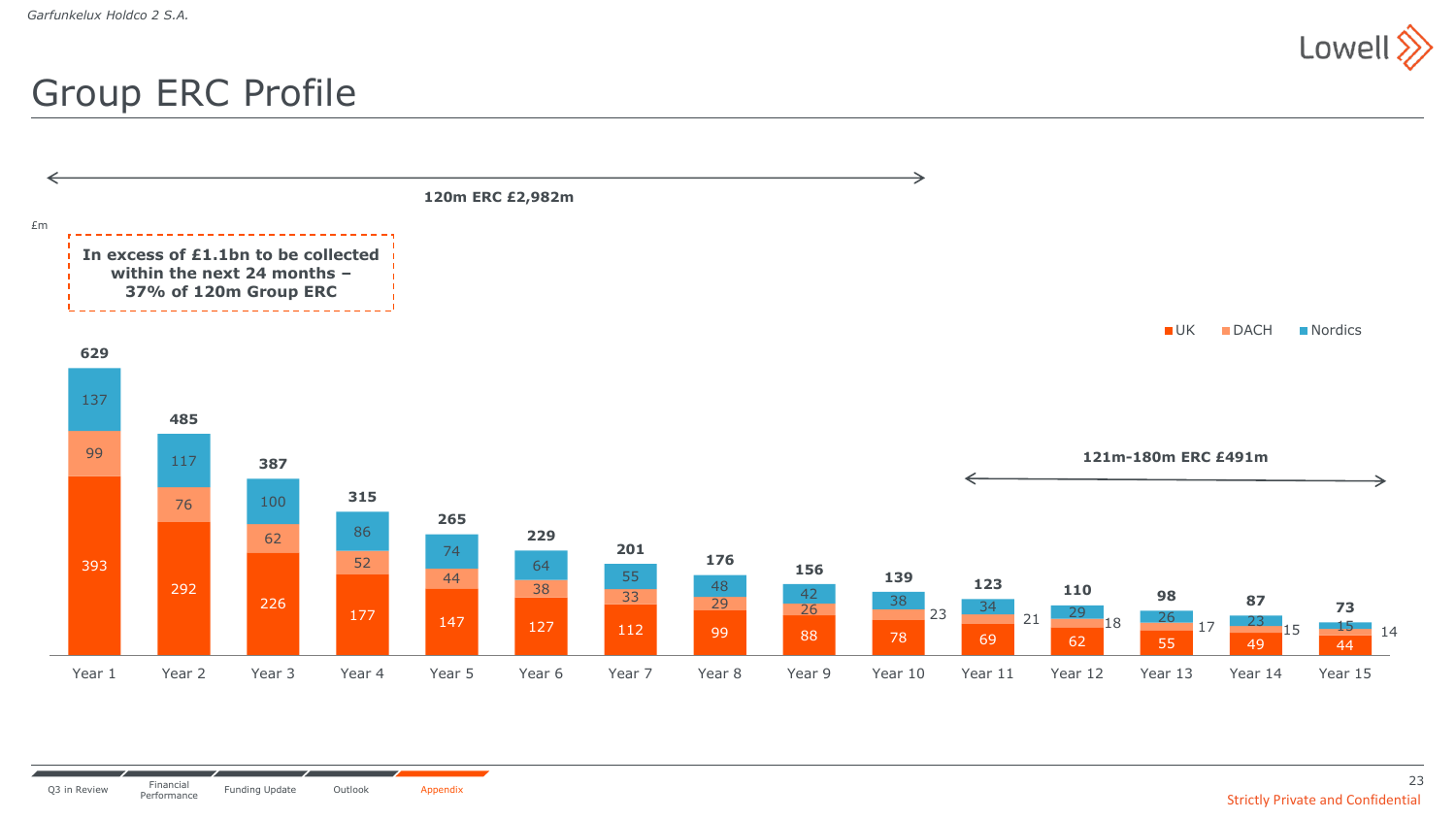

# Pro Forma 120m ERC Roll-Forward



- NPL Acquisitions amount based upon LTM Sep-18 purchases grossed up to 120m ERC based on respective priced 120m GMMs
- $\blacksquare$  FRC roll-forward takes into account:
	- − Mechanical nature of revaluation (roll-in of value present in the tail)
	- − Over-or under-performance versus collections expectations leading to an uplift or reduction in estimated cash-flows
	- − Movement in FX rates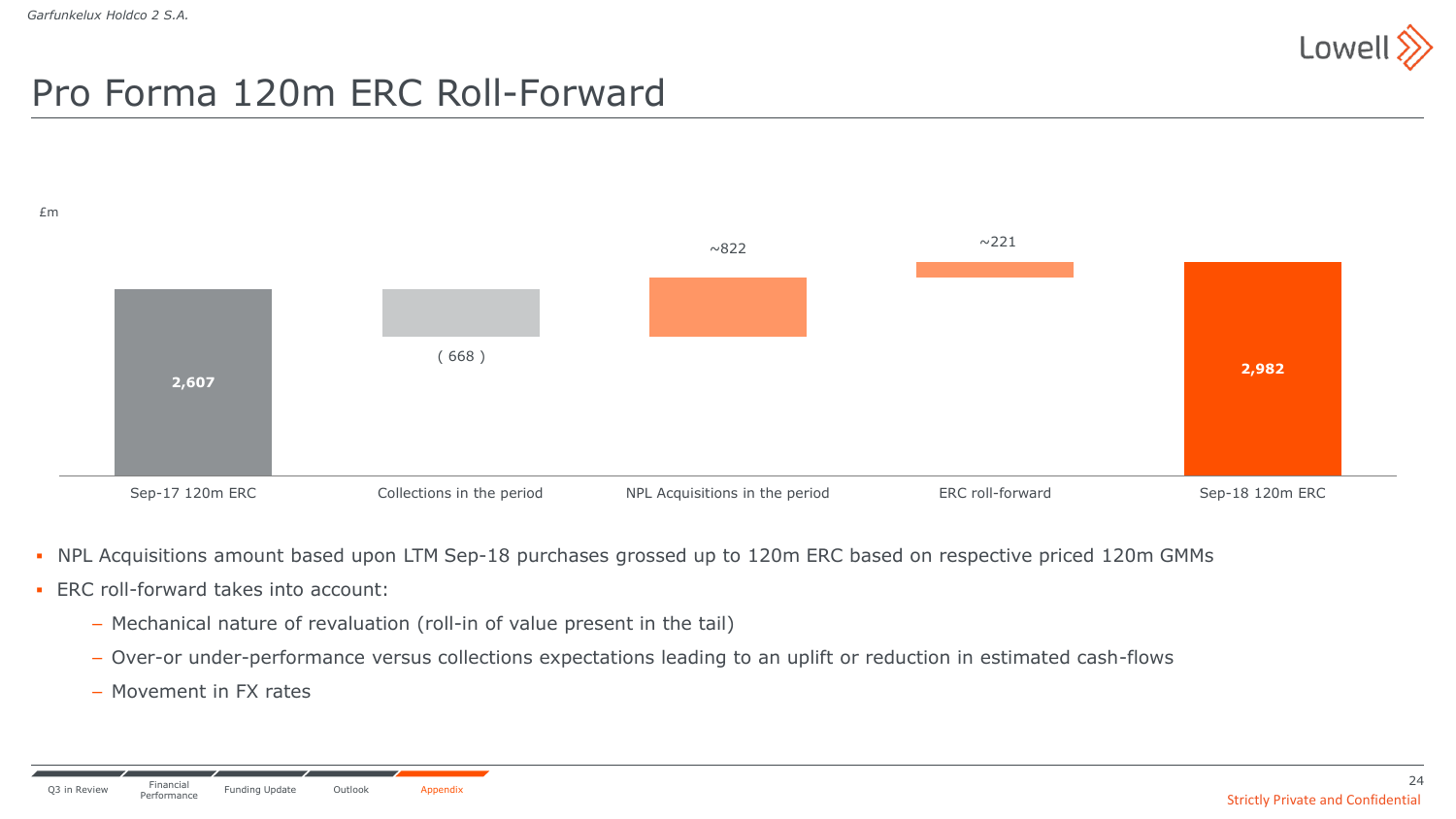

# Free Cash Flow Generation of the Pro Forma Group



<sup>1</sup> Pro Forma LTM Cash EBITDA includes Pro Forma cost adjustments. <sup>2</sup> Cash Interest calculated as next 12 months interest on debt instruments and drawings as at 30 Sep 2018. <sup>3</sup> Tax expense calculated as cash tax expense during Q2-18 and Q3-18, annualised to provide a 12 month view. <sup>4</sup> Management Pro Forma Group estimate for Maintenance CapEx, as disclosed in Jan-18 OM. <sup>5</sup> Average Replacement Rate as calculated in Appendix

25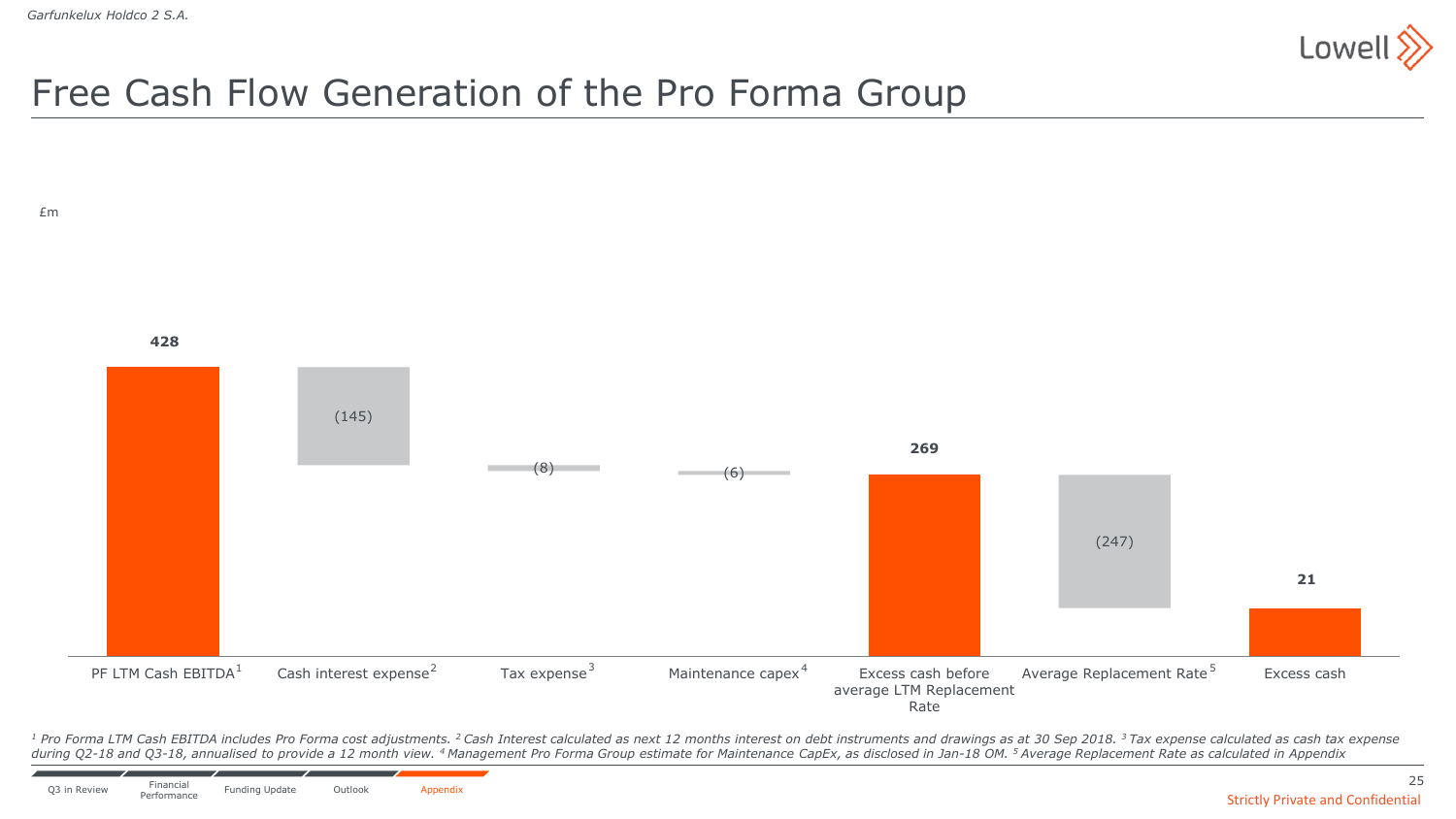

## Backbook Performance

| Portfolio Performance By Vintage (£m) |                                     |                           |                |            |  |  |
|---------------------------------------|-------------------------------------|---------------------------|----------------|------------|--|--|
|                                       | Portfolio Acquisitions <sup>1</sup> | <b>Portfolio Maturity</b> |                |            |  |  |
| <b>Vintage</b>                        | <b>UK</b>                           | <b>DACH</b>               | <b>Nordics</b> |            |  |  |
| 2004                                  | 16                                  | 7                         | 16             | 14 years   |  |  |
| 2005                                  | 32                                  | $\overline{2}$            | 105            | 13 years   |  |  |
| 2006                                  | 41                                  | 12                        | 15             | 12 years   |  |  |
| 2007                                  | 57                                  | 49                        | 10             | 11 years   |  |  |
| 2008                                  | 62                                  | 7                         | 25             | 10 years   |  |  |
| 2009                                  | 63                                  | 64                        | 14             | 9 years    |  |  |
| 2010                                  | 61                                  | 14                        | 110            | 8 years    |  |  |
| 2011                                  | 74                                  | 10                        | 23             | 7 years    |  |  |
| 2012                                  | 111                                 | 22                        | 26             | 6 years    |  |  |
| 2013                                  | 111                                 | 26                        | 42             | 5 years    |  |  |
| 2014                                  | 154                                 | 41                        | 61             | 4 years    |  |  |
| 2015                                  | 205                                 | 37                        | 93             | 3 years    |  |  |
| 2016                                  | 229                                 | 78                        | 37             | 2 years    |  |  |
| 2017                                  | 213                                 | 43                        | 131            | 1 year     |  |  |
| 2018                                  | 187                                 | 46                        | 85             | $<$ 1 year |  |  |
| <b>Total</b>                          | 1,615                               | 457                       | 791            |            |  |  |

*<sup>1</sup>2004-2015 portfolio acquisitions as reported in the September 2016 Offering Memorandum, 2016-2018 based on disclosed purchases in calendar year* 

*<sup>2</sup>UK based on 120m ERC. GMM at pricing based on initial 120m only priced collection expectation*

*<sup>3</sup>DACH based on 180m ERC. GMM at pricing based on initial 180m only priced collection expectation*

*<sup>4</sup>Nordic based on 180m ERC. GMM at pricing based on initial 180m only priced collection expectation*

*<sup>5</sup> Current GMM is calculated using actual collections to Sep-18, plus ERC across the next 120m (UK) and 180m (DACH and Nordics)*



**Priced GMM Current GMM**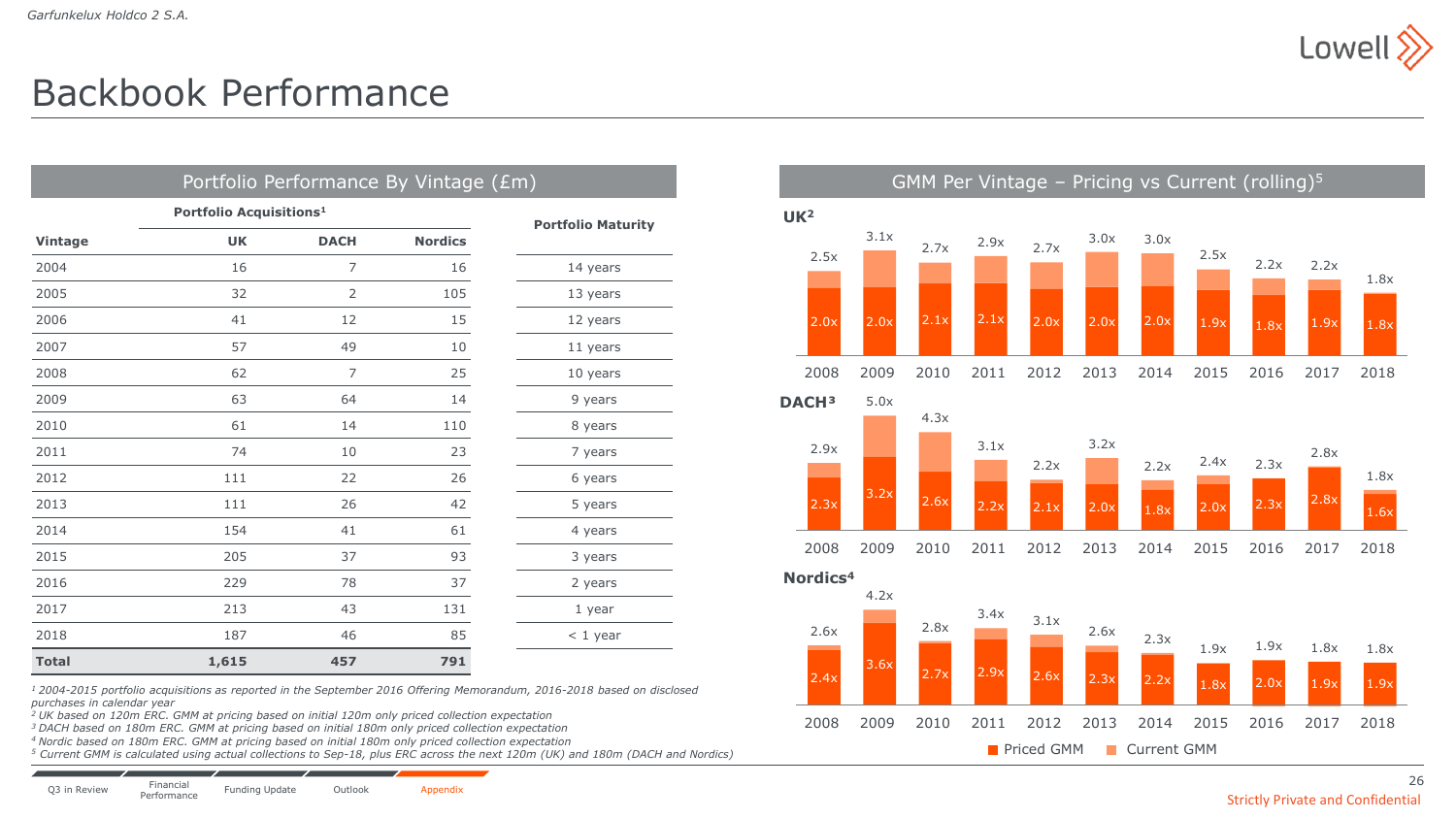

# Calculation Of Group ERC Replacement Rate Using Static GMM

A prudent calculation on the basis of static GMMs and the use of our most recent vintages being most representative of the current purchasing environment

| Group (£m)       |                                                   |                                    | <b>GMM Weighted Average Calculation</b> |           |             |         |  |
|------------------|---------------------------------------------------|------------------------------------|-----------------------------------------|-----------|-------------|---------|--|
|                  |                                                   | <b>Sep-18</b>                      | 2017 Vintage                            | <b>UK</b> | <b>DACH</b> | Nordics |  |
|                  | Group ERC <sup>1</sup>                            | 3,192                              | Purchases (£m)                          | 213       | 43          | 131     |  |
|                  | Year 1 Collections                                | 629                                | % of total purchases                    | 55%       | 11%         | 34%     |  |
|                  | Roll-forward (UK - YR11, DACH and Nordics - YR16) | 91                                 | <b>Actual Static GMM</b>                | 2.1x      | 2.8x        | 1.8x    |  |
| $\blacktriangle$ | Collections to replace                            | 538                                | <b>Weighted Average</b>                 |           |             |         |  |
|                  | 2017 vintage Static GMM                           | 2.1x                               | 2018 Vintage                            | UK        | <b>DACH</b> | Nordics |  |
|                  | 2018 vintage Static GMM                           | 1.8x                               | Purchases (£m)                          | 187       | 46          | 85      |  |
| $\mathbf B$      | <b>Blended Static GMM2</b>                        | $1.9x$ $\blacksquare$<br>والمستحدث | % of total purchases                    | 59%       | 15%         | 27%     |  |
| A/B              | Sep-18 Replacement Rate                           | 277                                | <b>Actual Static GMM</b>                | 1.8x      | 1.8x        | 1.8x    |  |
|                  | Sep-17 Replacement Rate                           | 218                                | <b>Weighted Average</b>                 |           |             |         |  |
|                  | Average LTM Replacement Rate <sup>3</sup>         | 247                                | <b>Blended Static GMM</b>               |           |             |         |  |

<sup>1</sup> Group ERC represents 120m for UK, 180m for DACH and Nordics where applicable. <sup>2</sup> Blended GMM represents the weighted average static GMM for 2017 and 2018 vintages, across the UK, DACH and Nordics as at Sep-18. *<sup>3</sup>Average Replacement Rate is an average of the Replacement Rate as calculated at Sep-17 and the Replacement Rate as calculated at Sep-18.*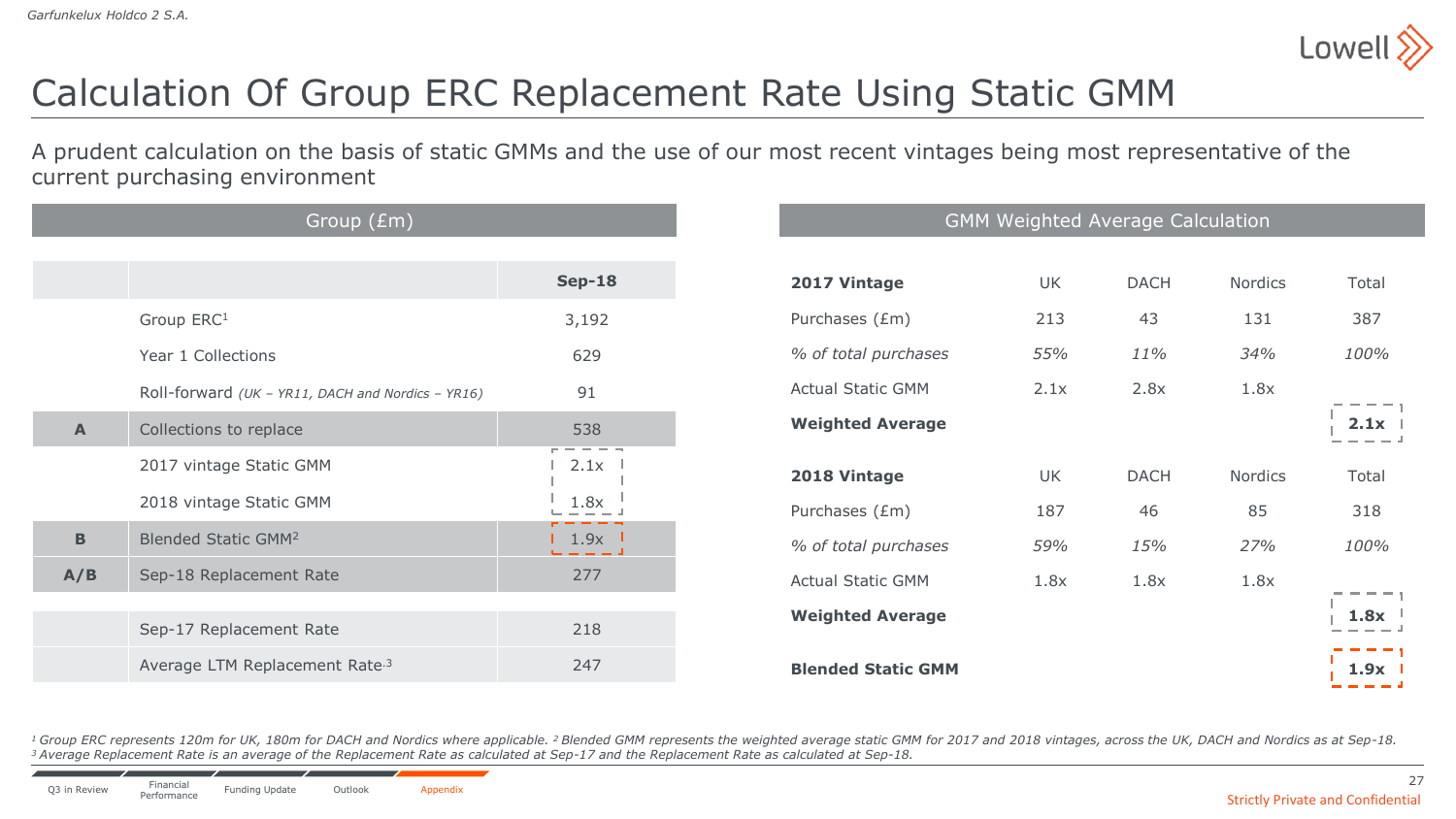

# IFRS 9 – Changes to the SCI

As a result of the adoption of IFRS 9 on 1 January 2018, an adjustment has been made to present Net portfolio write up within Total income for the three months to 30 September 2017. Previously, Net portfolio write up was presented within Revenue and Operating expenses

| £000                              | $Q3 - 17$                | $Q3 - 17$                | $Q3-17$                  |
|-----------------------------------|--------------------------|--------------------------|--------------------------|
|                                   | <b>Under IAS 39</b>      | <b>IFRS 9 Transition</b> | <b>Under IFRS 9</b>      |
| <b>Income</b>                     |                          |                          |                          |
| Income from portfolio investments | 63,620                   | $\overline{\phantom{a}}$ | 63,620                   |
| Portfolio write up                | 27,447                   | (27, 447)                | $\overline{\phantom{a}}$ |
| Net portfolio write up            | $\overline{\phantom{a}}$ | 27,114                   | 27,114                   |
| Portfolio fair value release      | (641)                    | $\overline{\phantom{a}}$ | (641)                    |
| Service revenue                   | 40,342                   | $\overline{\phantom{a}}$ | 40,342                   |
| Other revenue                     | 874                      | $\overline{\phantom{a}}$ | 874                      |
| Other income                      | 2,686                    | $\overline{\phantom{a}}$ | 2,686                    |
| <b>Total income</b>               | 134,328                  | (333)                    | 133,995                  |
|                                   |                          |                          |                          |
| <b>Total operating expenses</b>   | (102, 206)               | 333                      | (101, 873)               |
| <b>Operating profit</b>           | 32,122                   | $\qquad \qquad =$        | 32,122                   |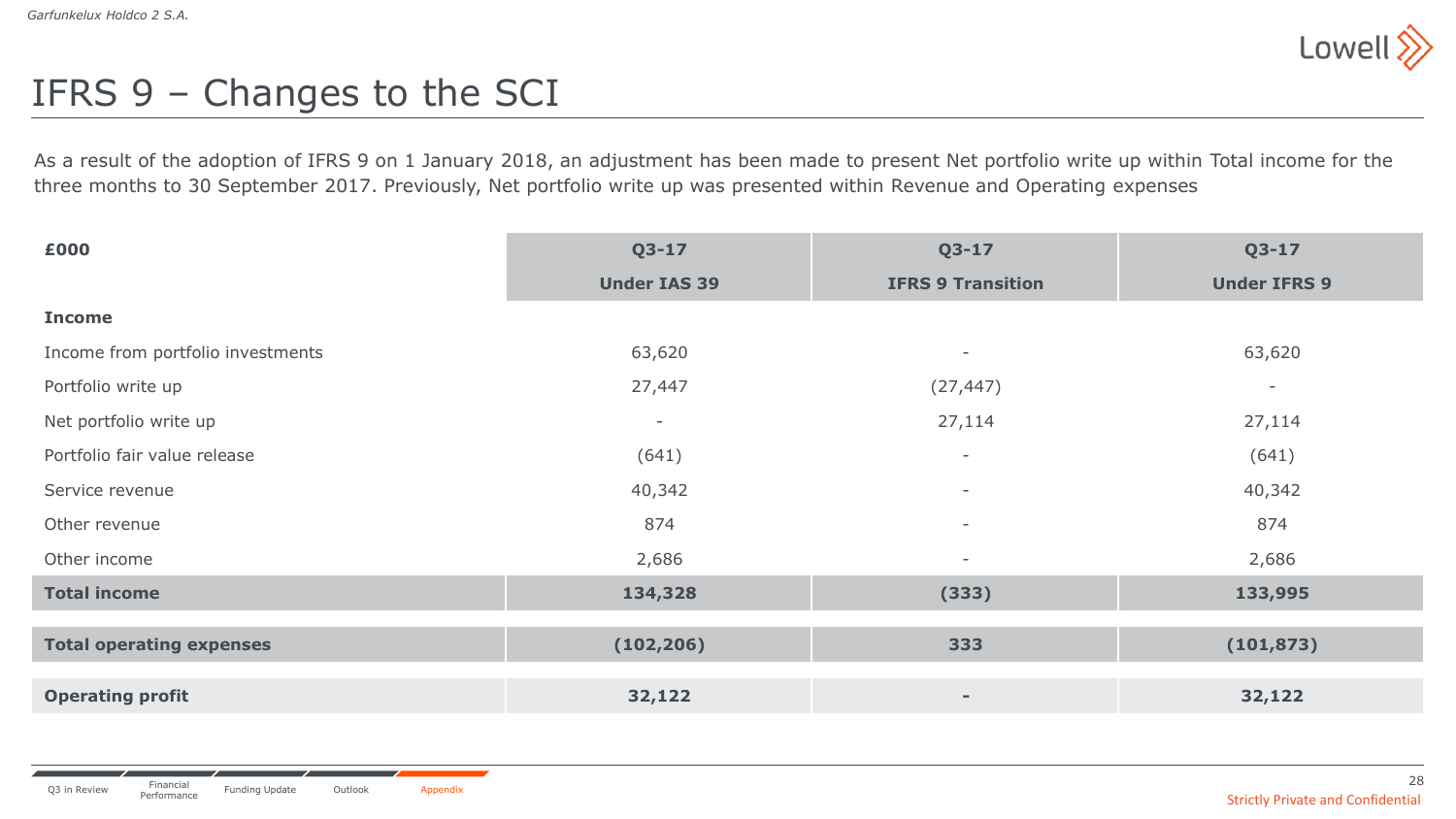

## Net Debt and Borrowings as at 30 September 2018

#### Net Debt (£m)

#### **Bond Principal**

| £565m Senior Secured Notes 8.5%              | 565   |
|----------------------------------------------|-------|
| €365m Senior Secured Notes 7.5%              | 324   |
| €415m Senior Secured Notes EURIBOR +3.5%     | 368   |
| €530m Senior Secured Notes EURIBOR +4.5%     | 470   |
| SEK1,280m Senior Secured Notes STIBOR +4.75% | 110   |
| £230m Senior Notes 11%                       | 230   |
| <b>RCF Drawings and Other</b>                |       |
| <b>GBP Drawn RCF</b>                         | 98    |
| <b>EUR Drawn RCF</b>                         | 106   |
| EUR Other <sup>1</sup>                       | 21    |
| Cash <sup>2</sup>                            |       |
| Cash                                         | 54    |
| <b>Senior Secured Net Debt</b>               | 1,986 |
| <b>Net Debt</b>                              | 2,238 |
| <b>Gross Debt</b>                            | 2,292 |

*<sup>1</sup>Includes £21m drawn under existing securitisation facilities. <sup>2</sup> Excludes restricted cash.* 

| <b>Currency Issue</b> |       | <b>Security</b>      | <b>Maturity</b> | <b>Coupon</b>               | <b>Issuer</b>   |
|-----------------------|-------|----------------------|-----------------|-----------------------------|-----------------|
| GBP m                 | 565   | Senior secured notes | $Nov-22$        | 8.50%                       | GH <sub>3</sub> |
| EUR m                 | 365   | Senior secured notes | Aug-22          | 7.50%                       | GH <sub>3</sub> |
| EUR m                 | 415   | Senior secured notes | $Sep-23$        | <b>EURIBOR</b><br>$+3.50\%$ | GH <sub>3</sub> |
| EUR m                 | 530   | Senior secured notes | $Sep-23$        | <b>EURIBOR</b><br>$+4.50%$  | GH <sub>3</sub> |
| SEK <sub>m</sub>      | 1,280 | Senior secured notes | $Sep-23$        | <b>STIBOR</b><br>$+4.75%$   | GH <sub>3</sub> |
| GBP m                 | 230   | Senior notes         | $Nov-23$        | 11.00%                      | GH <sub>2</sub> |
|                       |       |                      |                 |                             |                 |

Bonds

#### Revolving Credit Facility (RCF)

| <b>Currency</b> | <b>Committed</b><br><b>Amount</b> | <b>Security</b>                   | <b>Maturity</b> | <b>Interest</b>           | <b>Margin</b> |
|-----------------|-----------------------------------|-----------------------------------|-----------------|---------------------------|---------------|
| EUR m           | 455                               | Super Senior   31-Dec-<br>Secured |                 | LIBOR /<br><b>EURIBOR</b> | 3.50%         |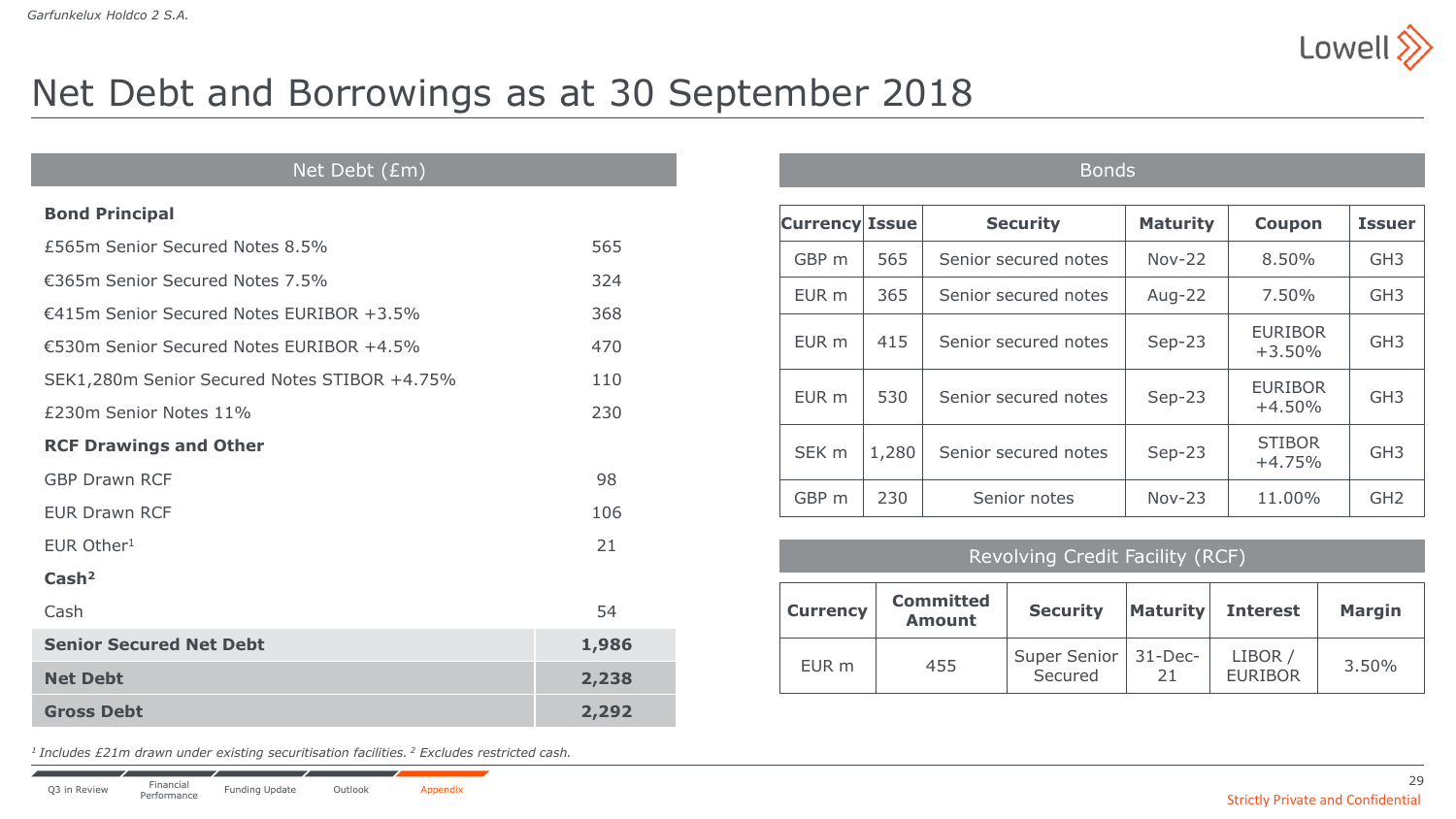

# **Glossary**

| 3PC                 |                          | Third Party Collection                                                                                                                                                                                                                     |
|---------------------|--------------------------|--------------------------------------------------------------------------------------------------------------------------------------------------------------------------------------------------------------------------------------------|
| <b>ABL</b>          |                          | Asset Backed Loan                                                                                                                                                                                                                          |
| <b>Acquisitions</b> |                          | The purchases of NPLs                                                                                                                                                                                                                      |
| AuM                 | $\overline{\phantom{0}}$ | Assets under Management                                                                                                                                                                                                                    |
| <b>Cash EBITDA</b>  |                          | Defined as collections on owned portfolios plus<br>other turnover, less collection activity costs and<br>other expenses (which together equals<br>servicing costs) and before exceptional items,<br>depreciation and amortisation          |
| <b>Cash Income</b>  |                          | Total income for the period adding back<br>portfolio amortisation and portfolio fair value<br>release and deducting net portfolio write-up,<br>lawyer service revenue, other<br>revenue (less payment services income) and<br>other income |
| <b>CMS</b>          |                          | <b>Credit Management Services</b>                                                                                                                                                                                                          |
| <b>DACH</b>         | $\overline{\phantom{a}}$ | Germany, Austria and Switzerland                                                                                                                                                                                                           |
| <b>DP</b>           |                          | Debt Purchase                                                                                                                                                                                                                              |
| <b>EBITDA</b>       | $\overline{\phantom{a}}$ | Defined as operating profit plus depreciation<br>and amortisation, non-recurring costs and<br>exceptional items (net of exceptional income)<br>and portfolio fair value adjustment (where<br>applicable)                                   |
| <b>ERC</b>          |                          | Estimated Remaining Collections over 84, 120<br>or 180 months                                                                                                                                                                              |
| <b>EURIBOR</b>      |                          | Euro Interbank Offer Rate                                                                                                                                                                                                                  |
| <b>Extant Group</b> |                          | The group prior to completion of the acquisition<br>of the Carve-out Business from Intrum                                                                                                                                                  |

| <b>FRN</b>              | $\overline{\phantom{a}}$ | <b>Floating Rate Notes</b>                                                                                                                                                                       |
|-------------------------|--------------------------|--------------------------------------------------------------------------------------------------------------------------------------------------------------------------------------------------|
| <b>GMM</b>              |                          | 'Gross money multiple', being the expected<br>collections on a portfolio or particular vintage,<br>divided by its respective purchase price.<br>Reported on either a 'static' or 'current' basis |
| <b>HYB</b>              |                          | High-yield Bond                                                                                                                                                                                  |
| <b>IFRS</b>             |                          | International Financial Reporting Standards                                                                                                                                                      |
| <b>LIBOR</b>            | $\overline{\phantom{a}}$ | London Interbank Offer Rate                                                                                                                                                                      |
| <b>Net Debt</b>         |                          | Senior Secured Notes bond principal plus Senior<br>Notes bond principal plus RCF drawn amounts<br>plus securitisation drawn amounts less cash                                                    |
| <b>Nordics</b>          |                          | For the purpose of the presentation include<br>Sweden, Denmark, Norway, Finland and Estonia                                                                                                      |
| <b>NPL</b>              |                          | Non Performing Loans                                                                                                                                                                             |
| <b>Pro Forma Group</b>  |                          | The combined group following the acquisition of<br>the Carve-out Business from Intrum                                                                                                            |
| <b>Replacement Rate</b> |                          | The estimated amount of purchases to maintain<br>current Group ERC                                                                                                                               |
| <b>RCF</b>              | $\overline{\phantom{0}}$ | Revolving Credit Facility                                                                                                                                                                        |
|                         |                          |                                                                                                                                                                                                  |
| <b>STIBOR</b>           |                          | Stockholm Interbank Offer Rate                                                                                                                                                                   |